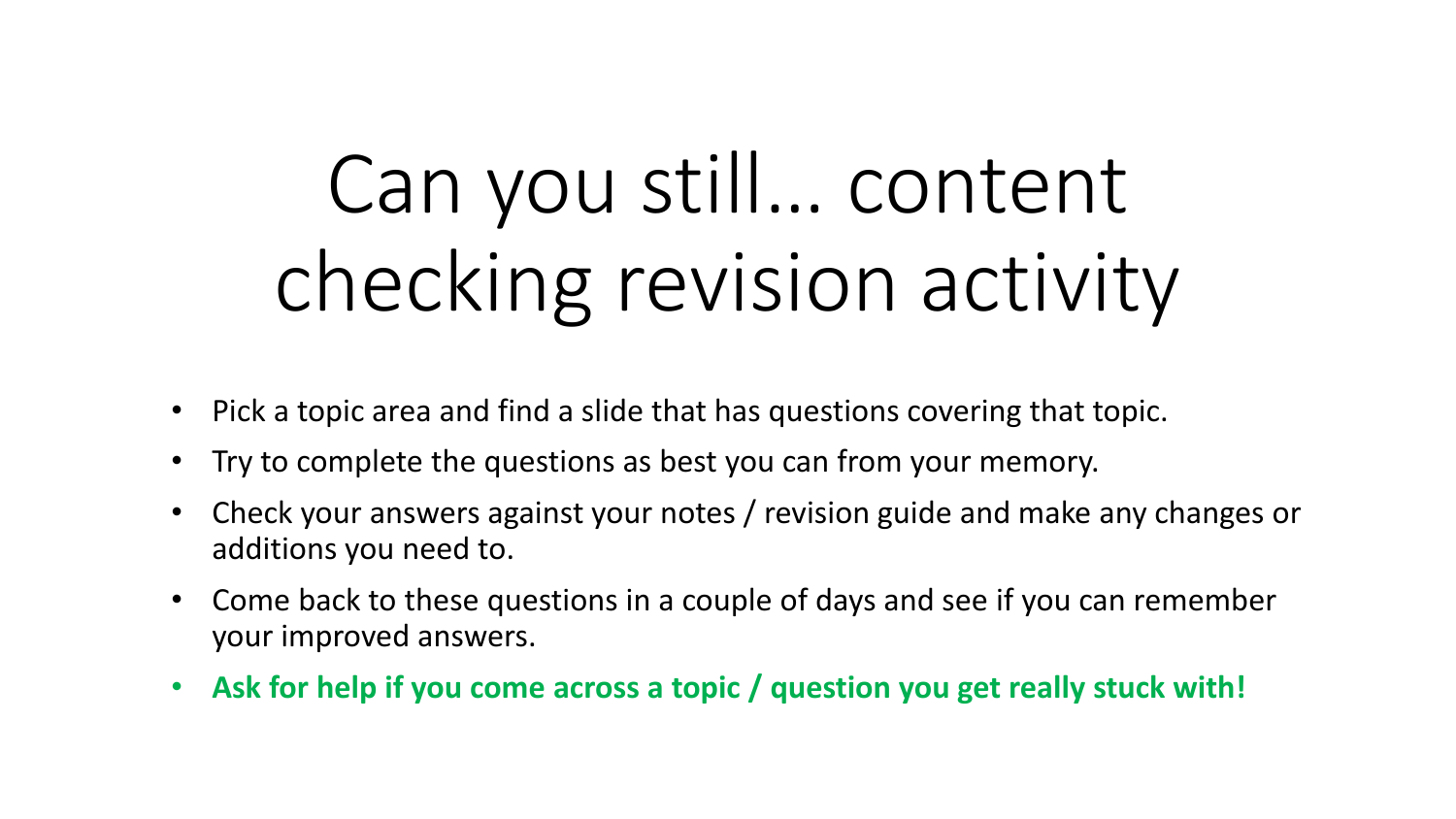• Give 3 features of Germany before WWI?

• Describe the change in power in Germany at the end of WWI?

• Identify 3 impacts that WWI had on Germany?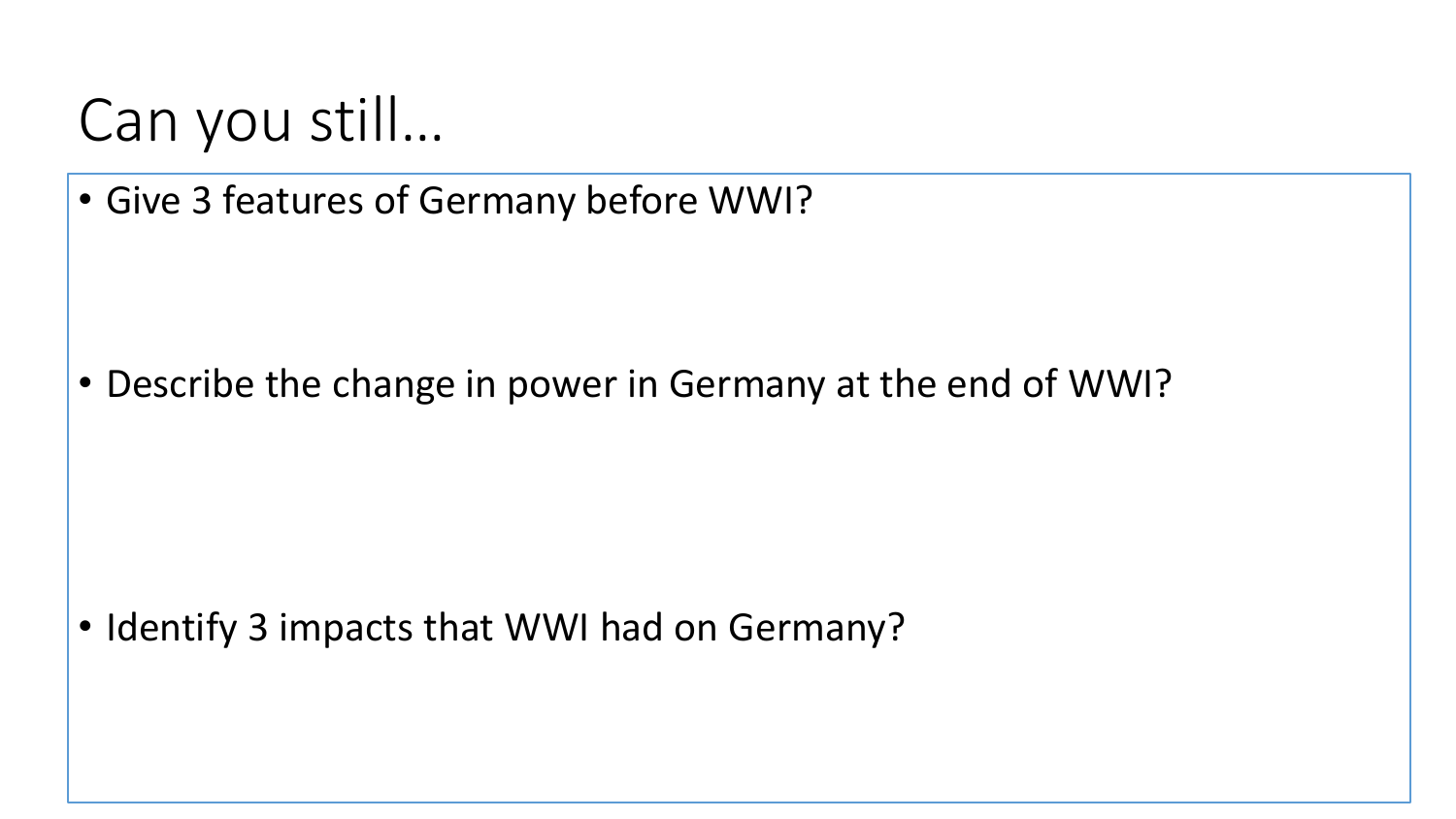• Identify the 4 main areas of the Treaty of Versailles?

• Identify the key reactions / feelings towards the Treaty of Versailles in Germany?

• Identify reasons why people felt as they did towards the Treaty of Versailles?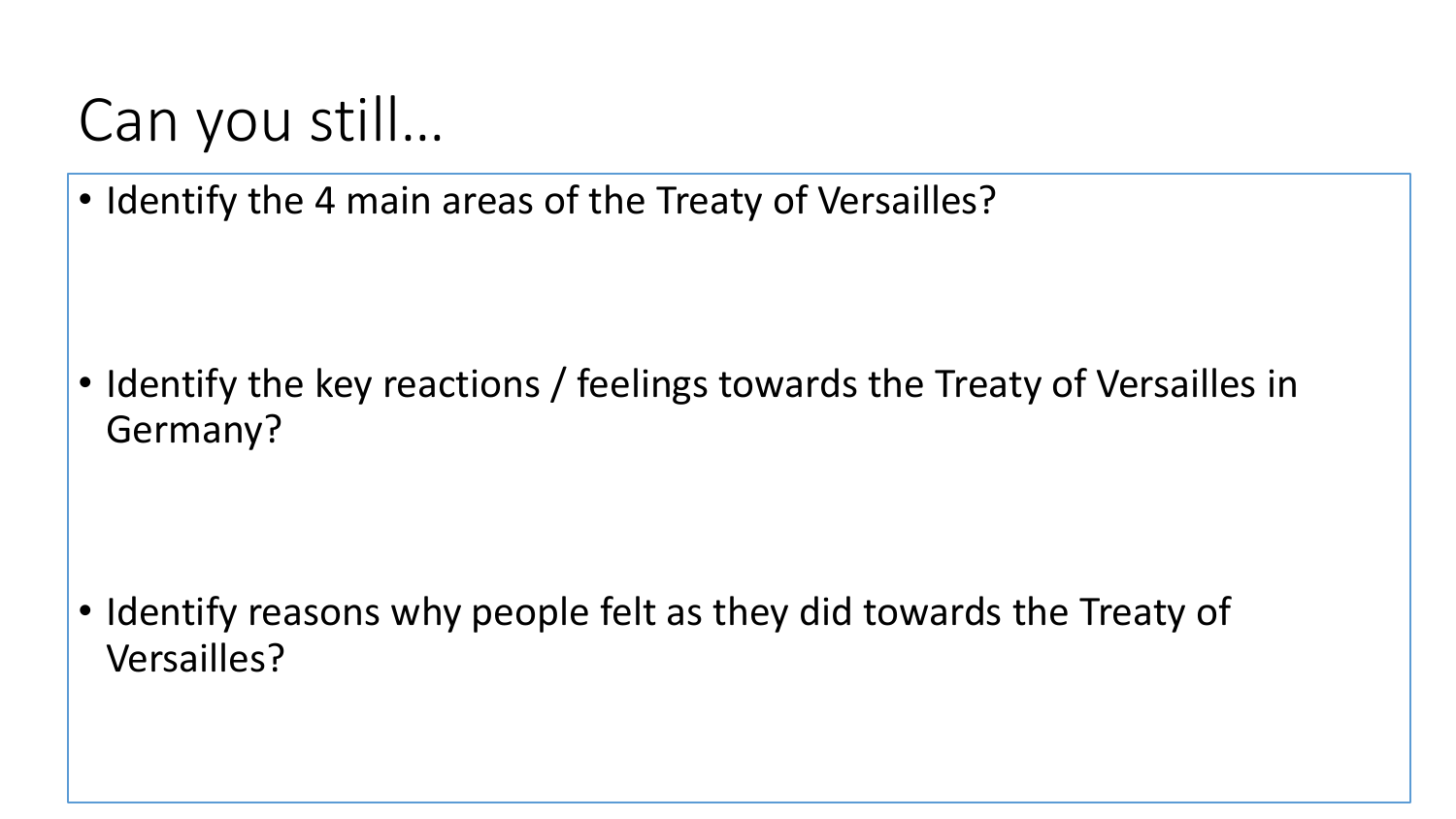• Remember why the new government of Germany was established in Weimar?

• Identify the 4 main 'levels' of the Weimar Government?

• Remember what Article 48 did?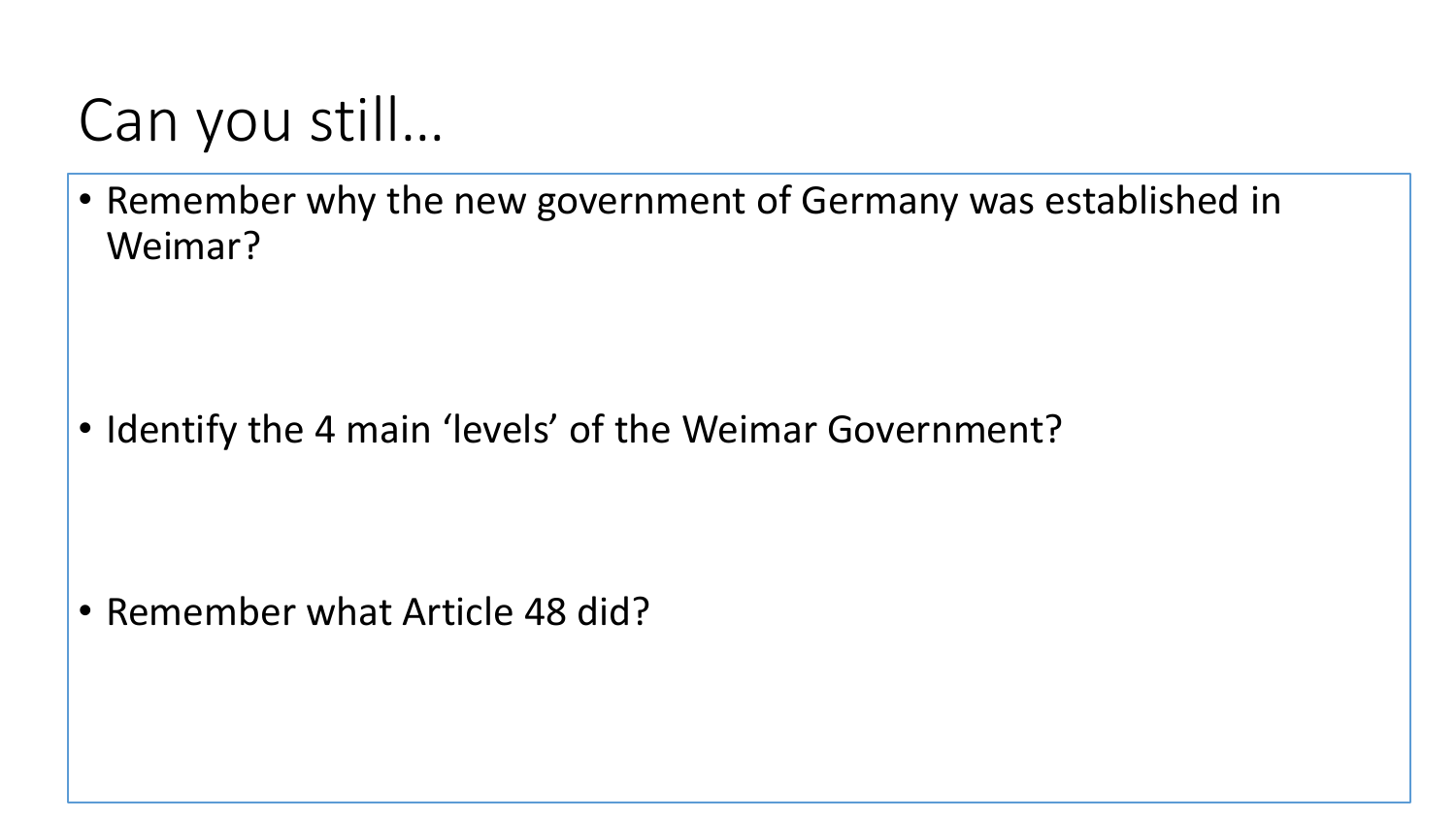• Identify the key positives about the Weimar Government?

• Identify the key weaknesses of the Weimar Government?

• Describe the early reputation of the Weimar Government?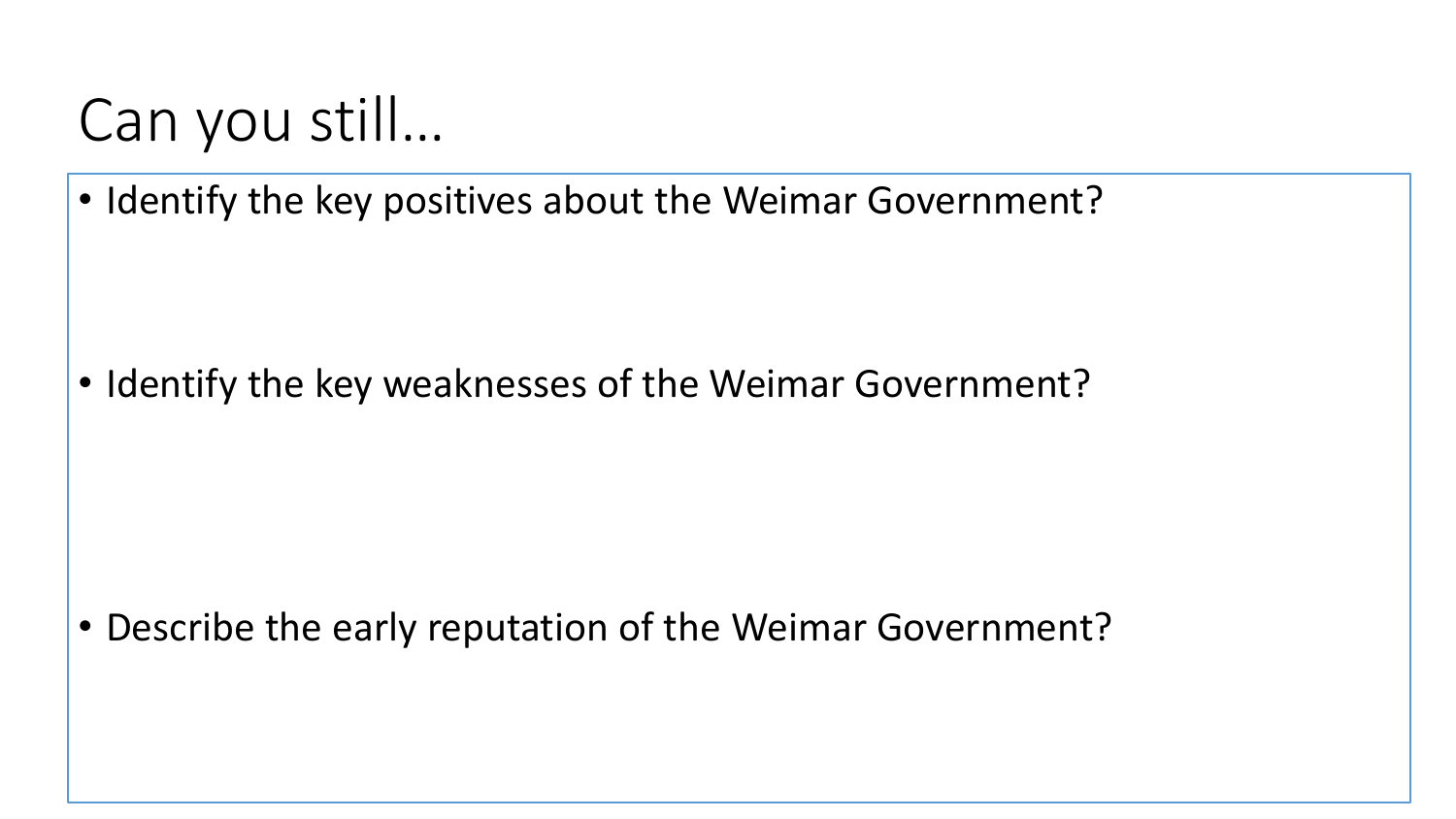• Identify 3 (minimum) key features of the Sparticist Uprising?

• Identify 3 (minimum) key features of the Kapp Putsch?

• Describe the overall reputation of the Weimar Government following theses two rebellions?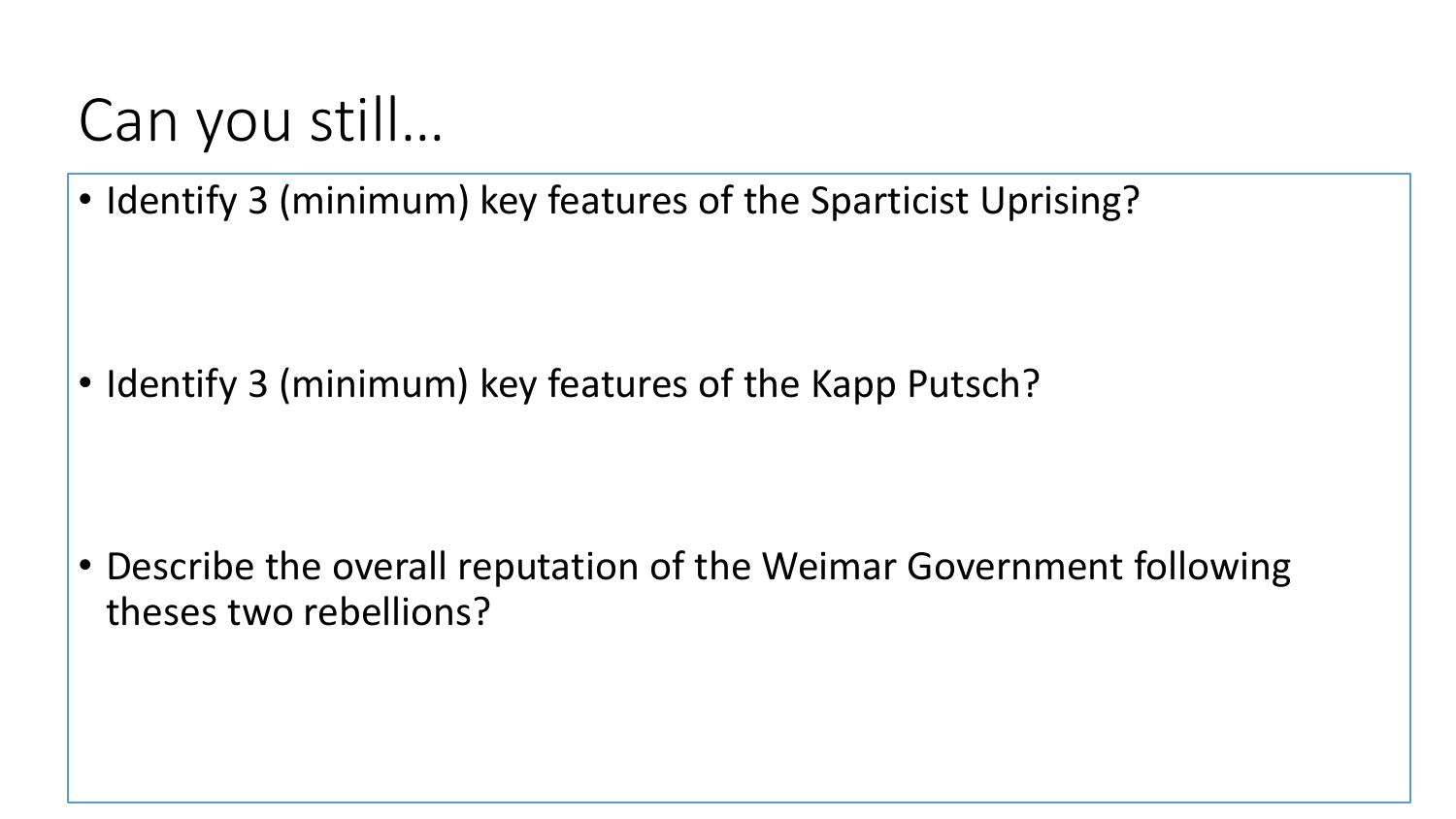• Identify the key problems facing the Weimar Government by 1923?

• Give a reason why the French marched into the Ruhr region to take coal?

- Explain why the German government printed more money?
- Identify the impact of printing more money?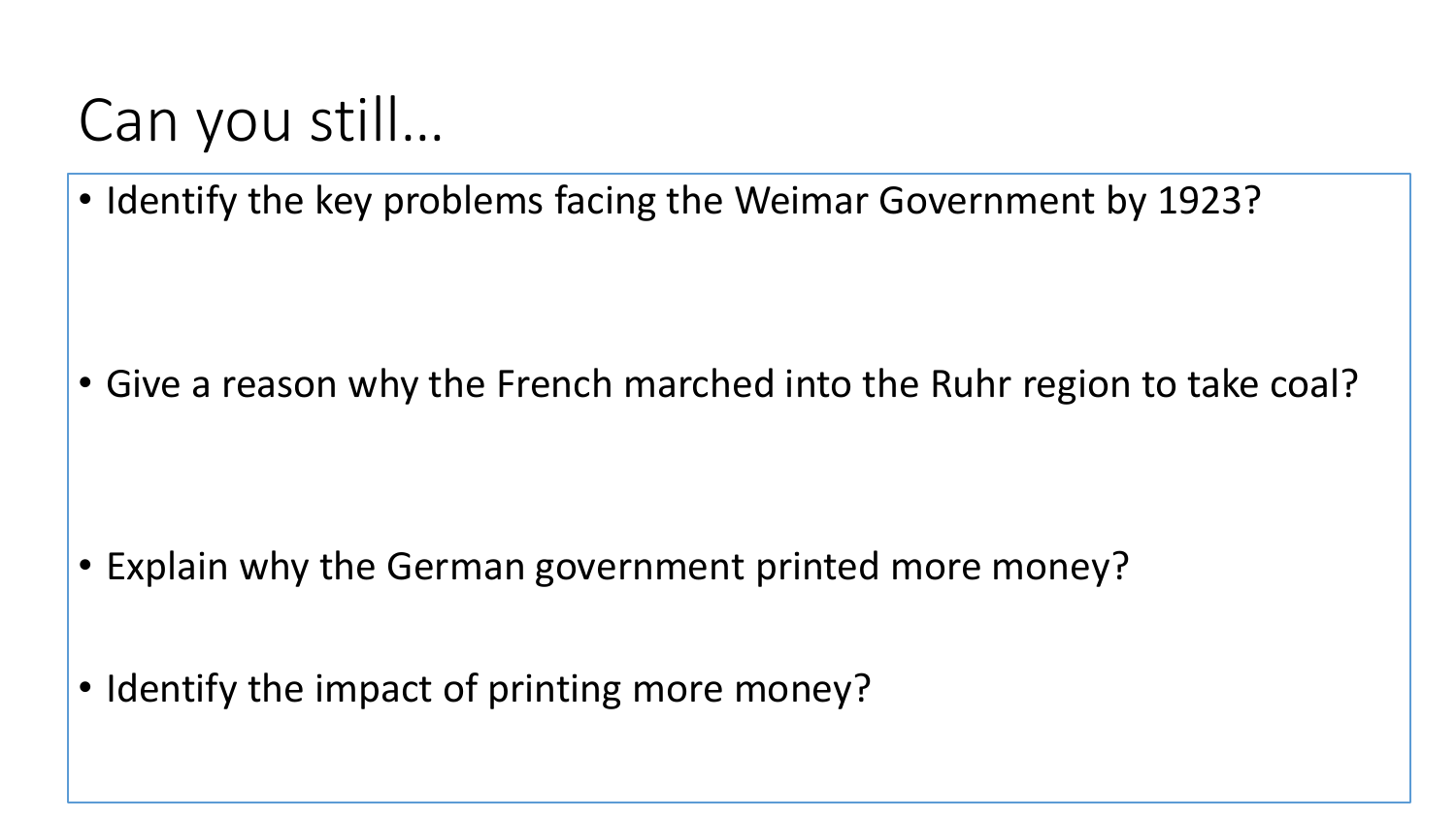• Identify the impact of Hyperinflation (hint: positive and negative)?

• Identify the political impact of hyperinflation?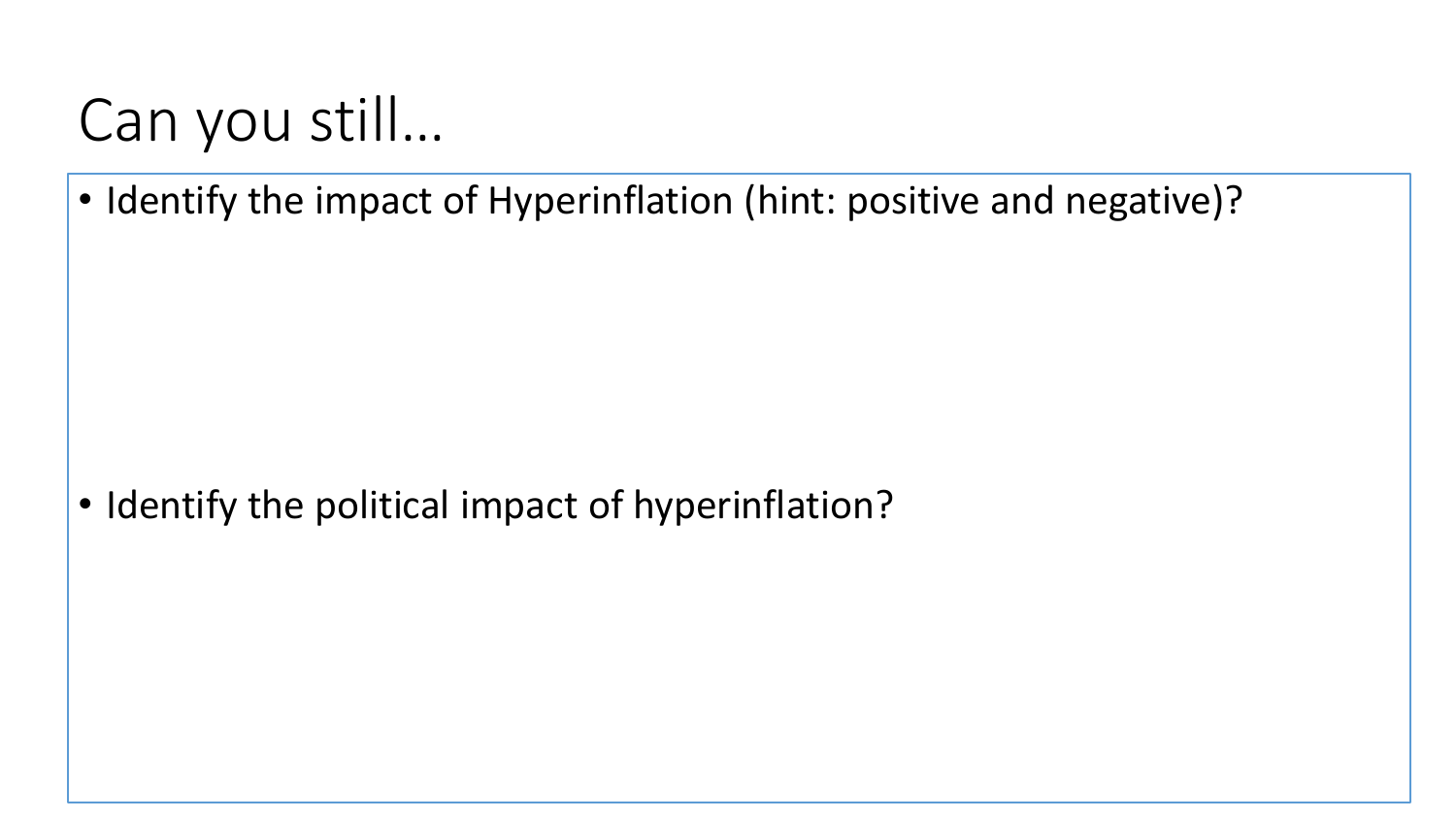• Identify the historical context of the Munich Putsch?

• Describe the key events of the Munich Putsch?

• Identify the consequences of the Munich Putsch?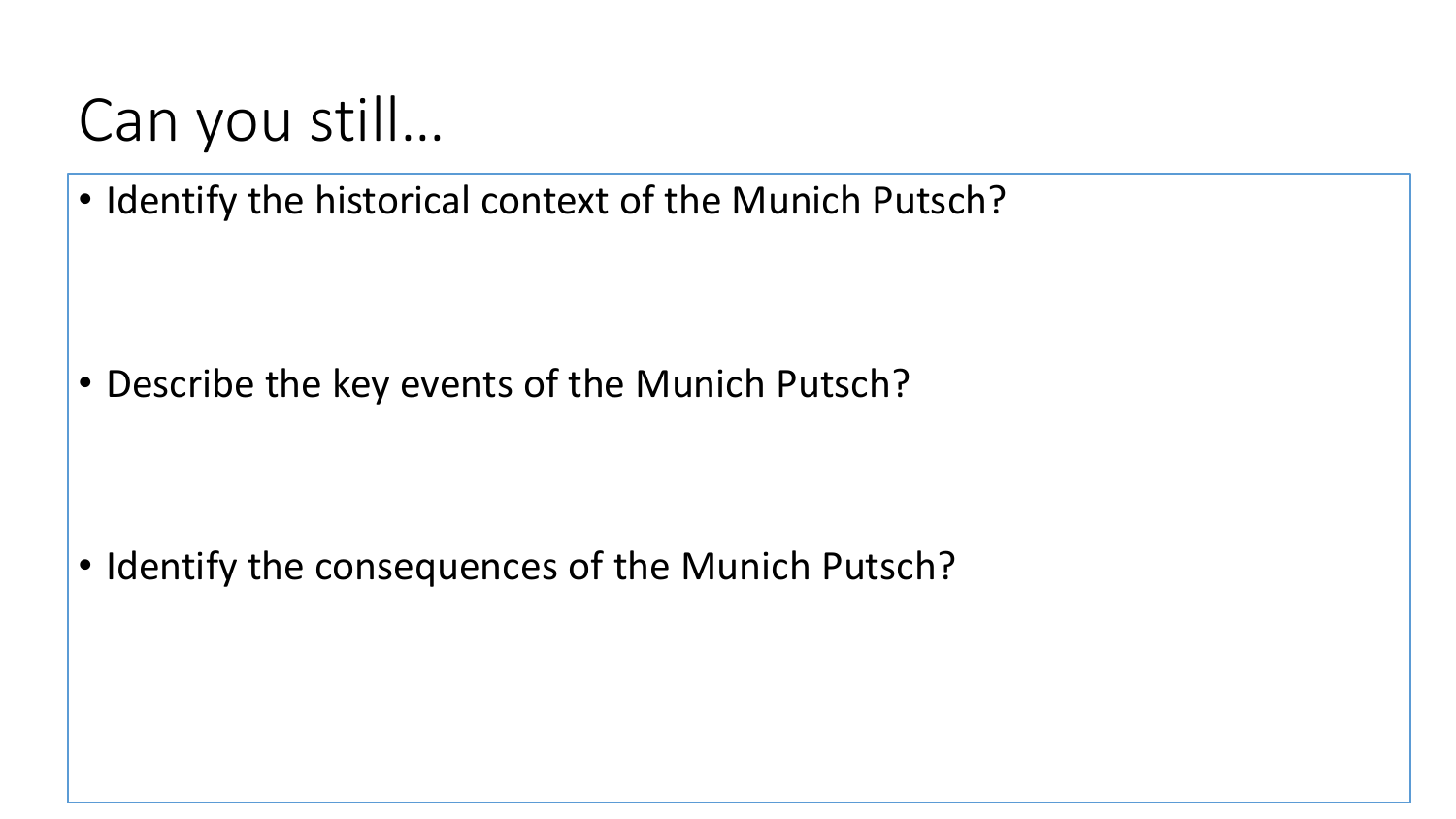• List the agreements / policies organised by Stresemann (aim for 4)?

• Describe the key features of the Dawes Plan and the Young Plan?

• Describe the key features of the Locarno Pact?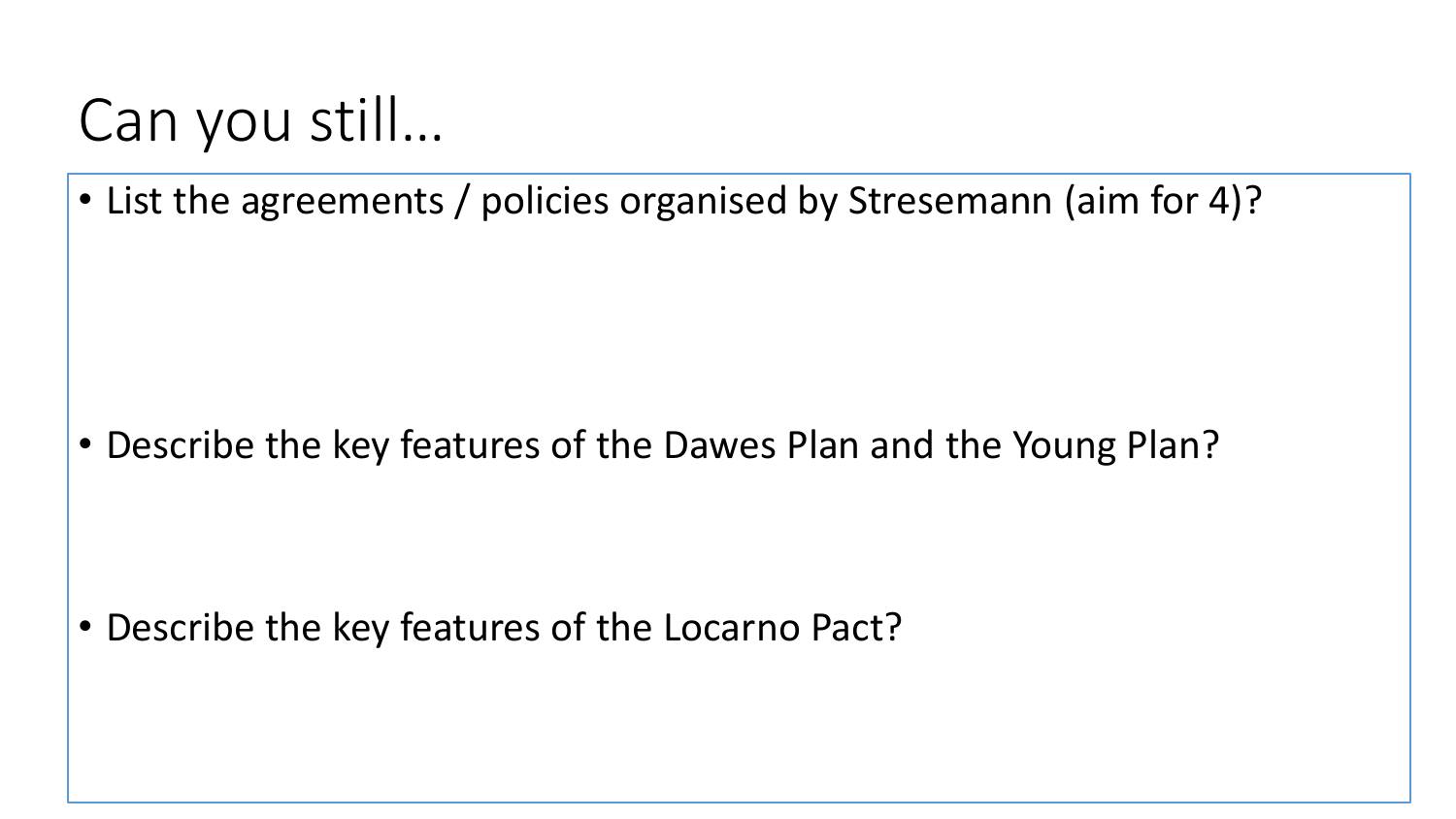• Identify the economic consequences of the Stresemann period?

• Identify the political consequences of the Stresemann period?

• Identify the social developments from the mid-1920s?

• Identify the cultural developments from the mid-1920s?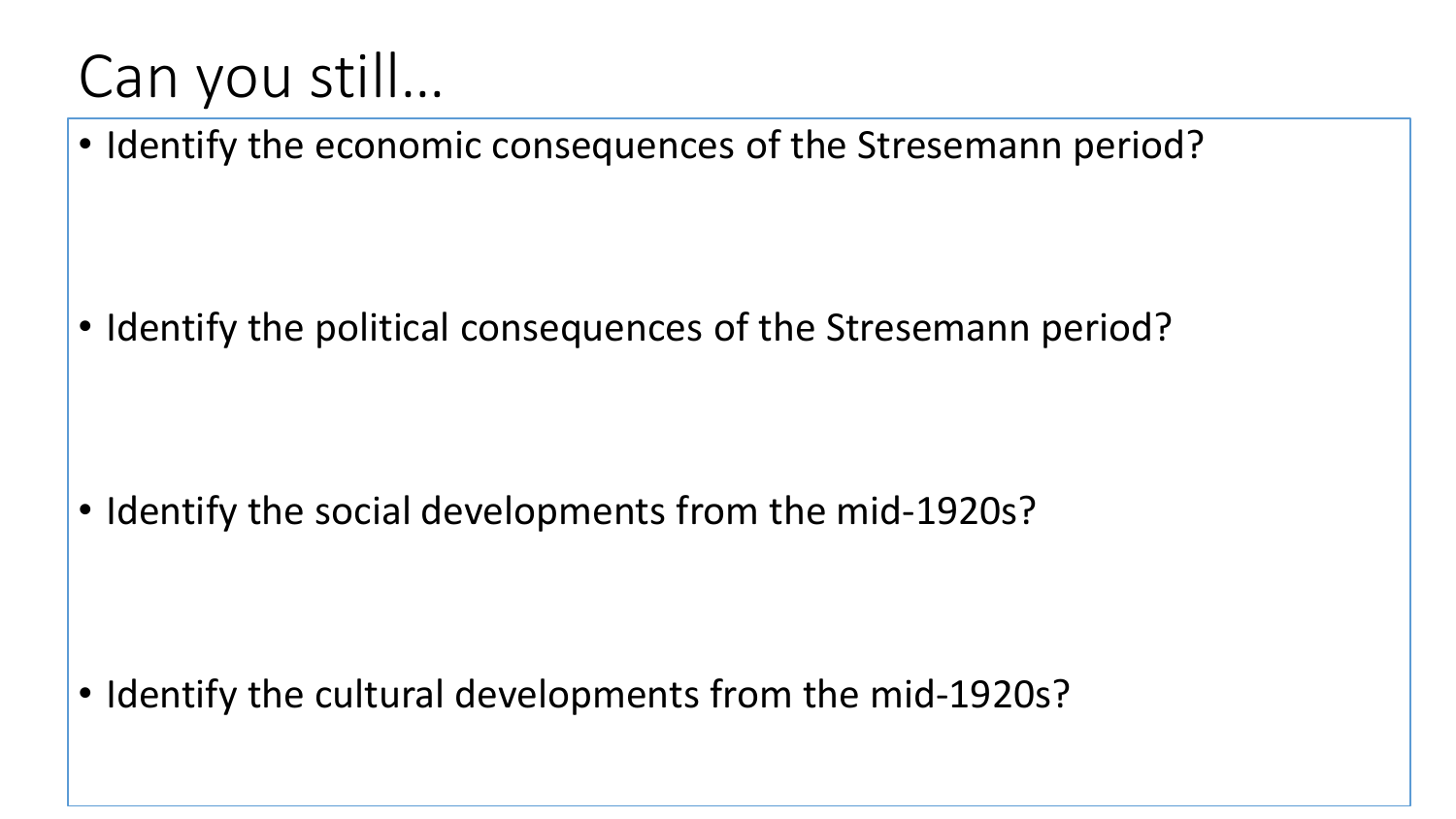• Gather evidence as to how far Germany had recovered by 1929?

| <b>Germany had recovered</b> | Germany had not really recovered |
|------------------------------|----------------------------------|
|                              |                                  |
|                              |                                  |
|                              |                                  |

• Give your own interpretation about the above?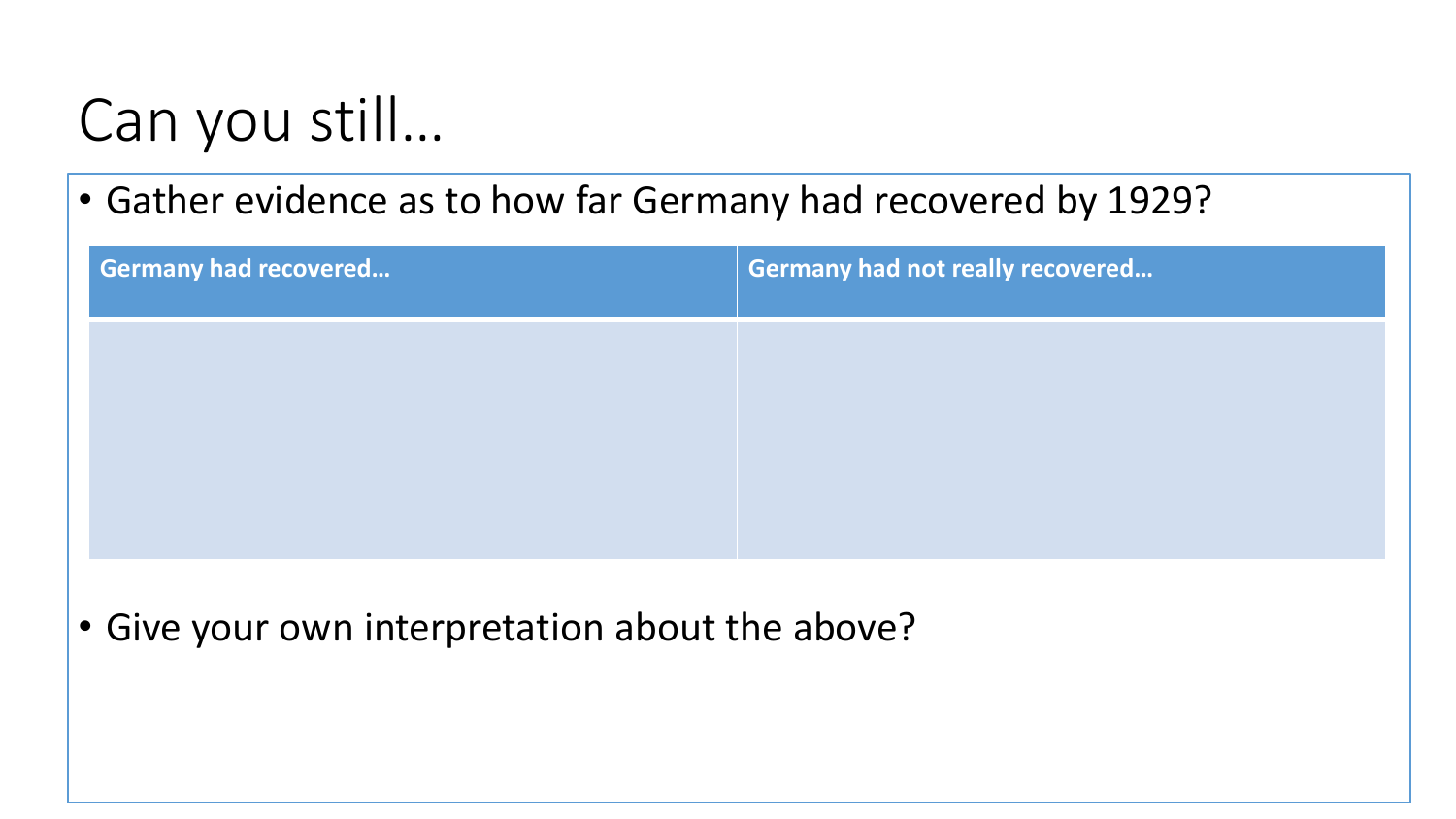• Explain why the Wall Street Crash affected Germany?

• Identify the key features of the Great Depression?

• Identify the political impact of the Great Depression (how it helped Hitler)?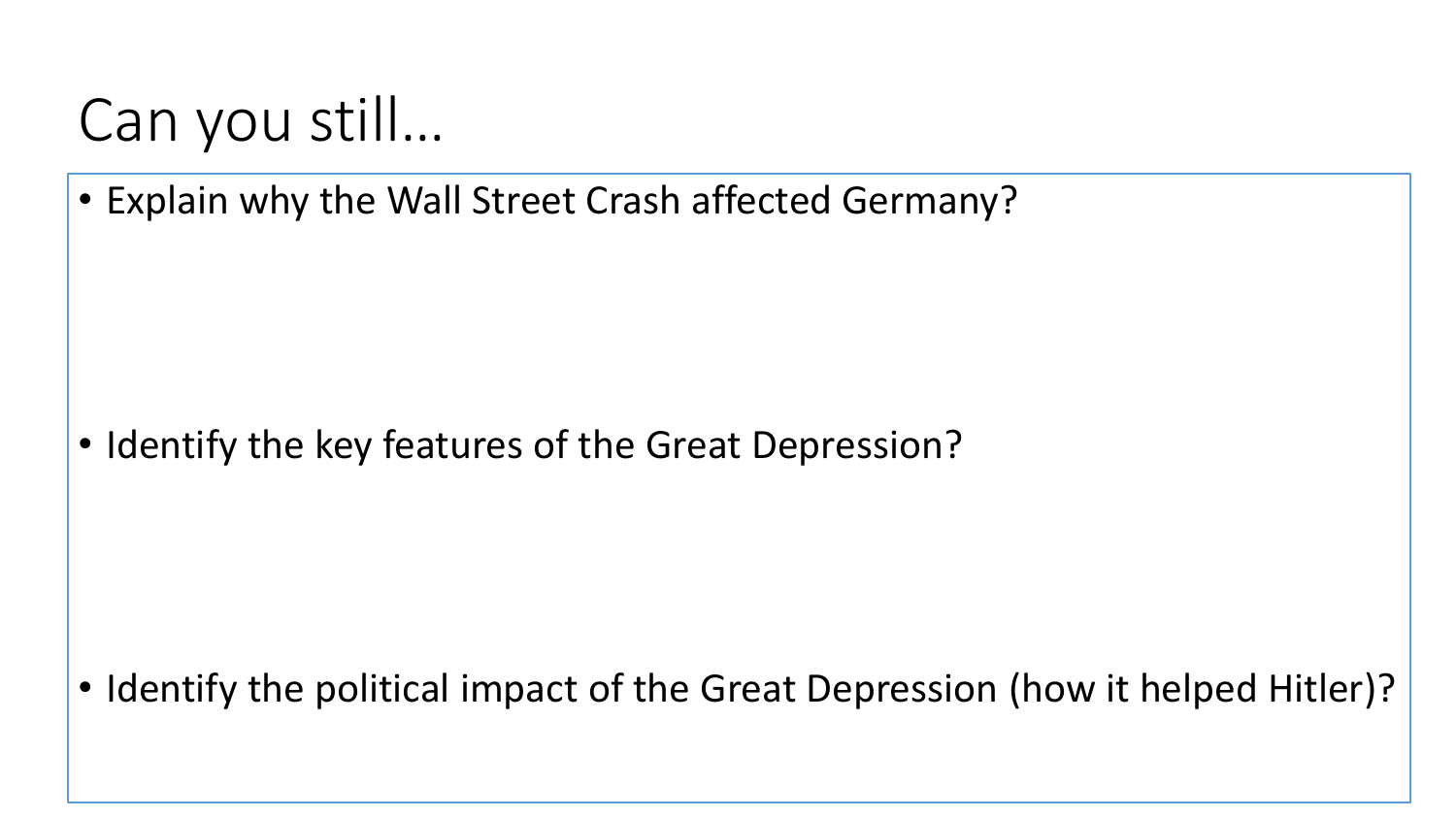• Identify why the Nazi Party appealed to many people from 1929?

• Describe how the Nazis used propaganda?

• Identify they key people involved in political scheming, 1932/33?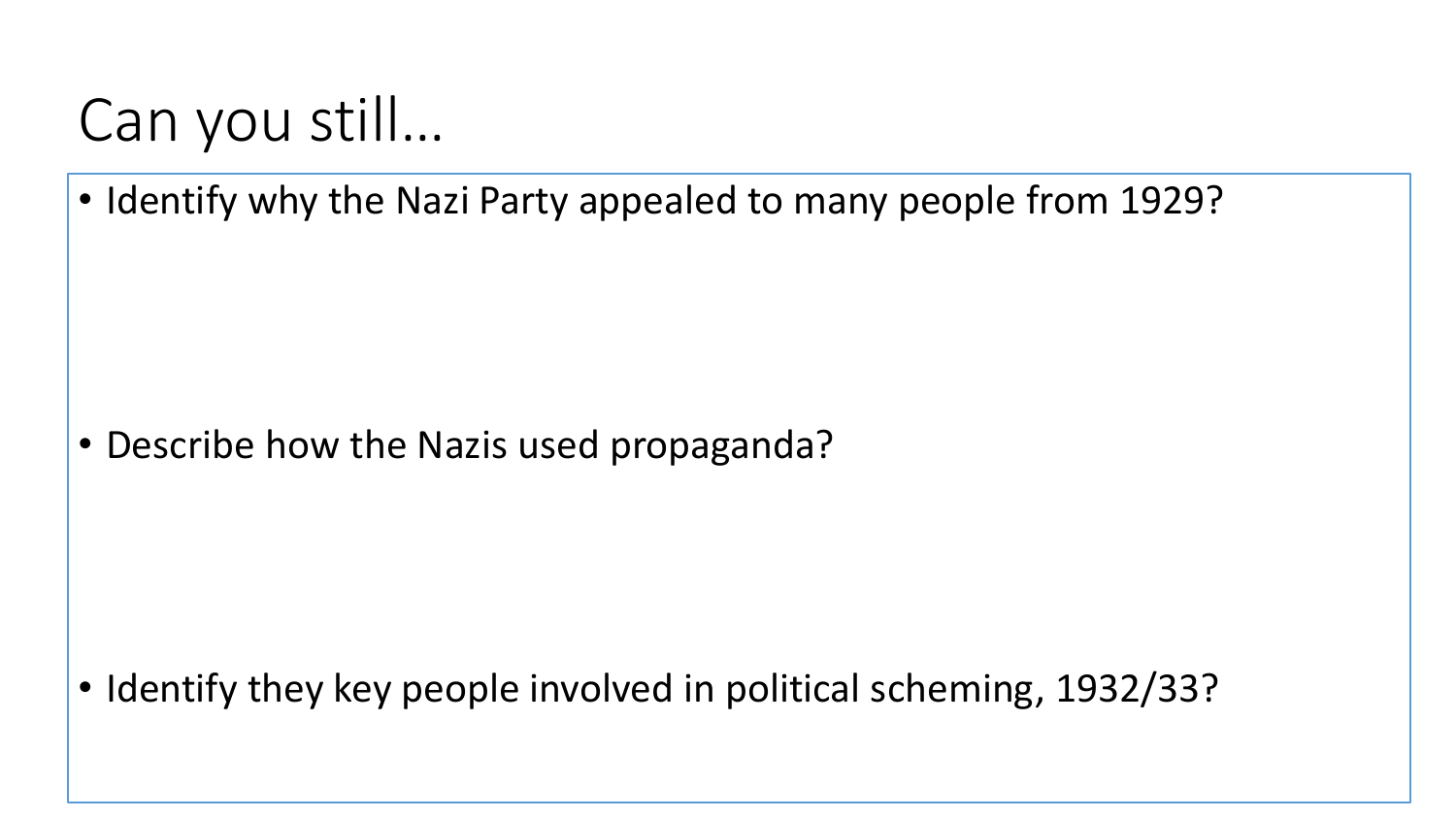• Give the precise date that Hitler became Chancellor?

• Identify the key reasons for Hitler's success up to this point?

• Give your conclusions about the main reason for Hitler's success up to this point?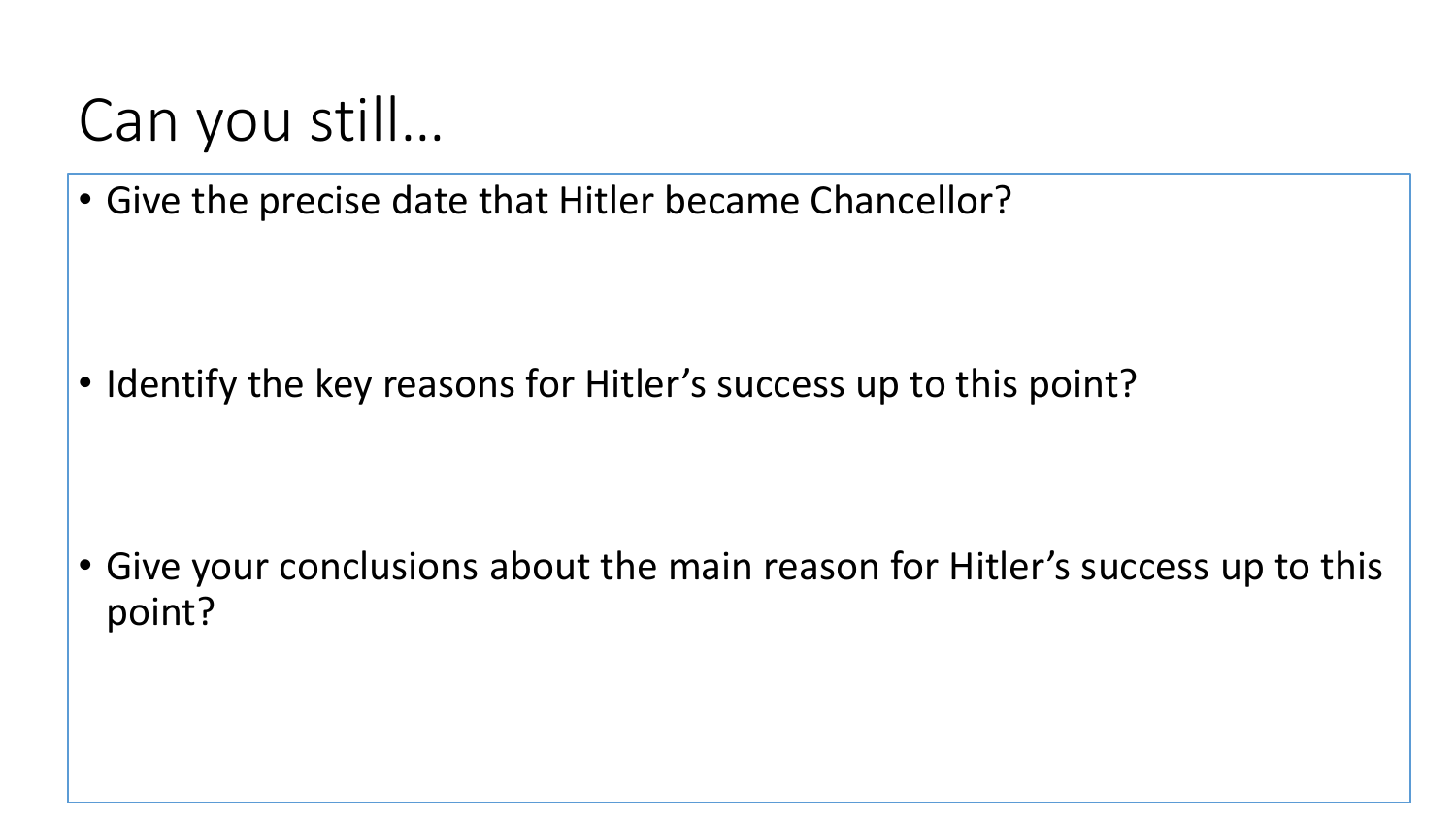• Identify the historical context of the Reichstag Fire?

- Give the date of the Reichstag Fire?
- Describe the outcomes of the Reichstag Fire?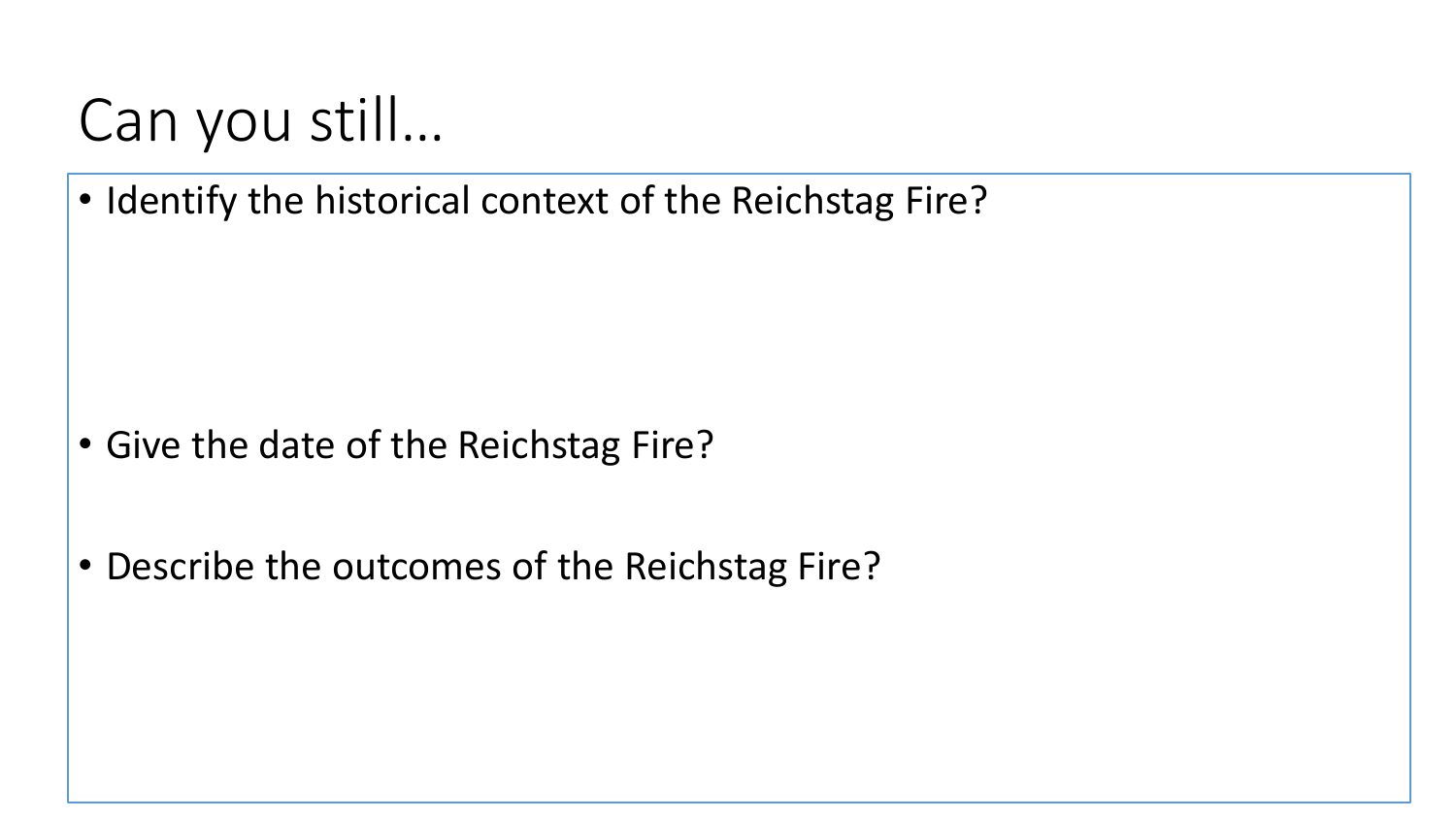• Identify the key features of the Enabling Act?

• Describe the impact of the Enabling Act for the Weimar Government?

• Describe the key events of the Night of Long Knives?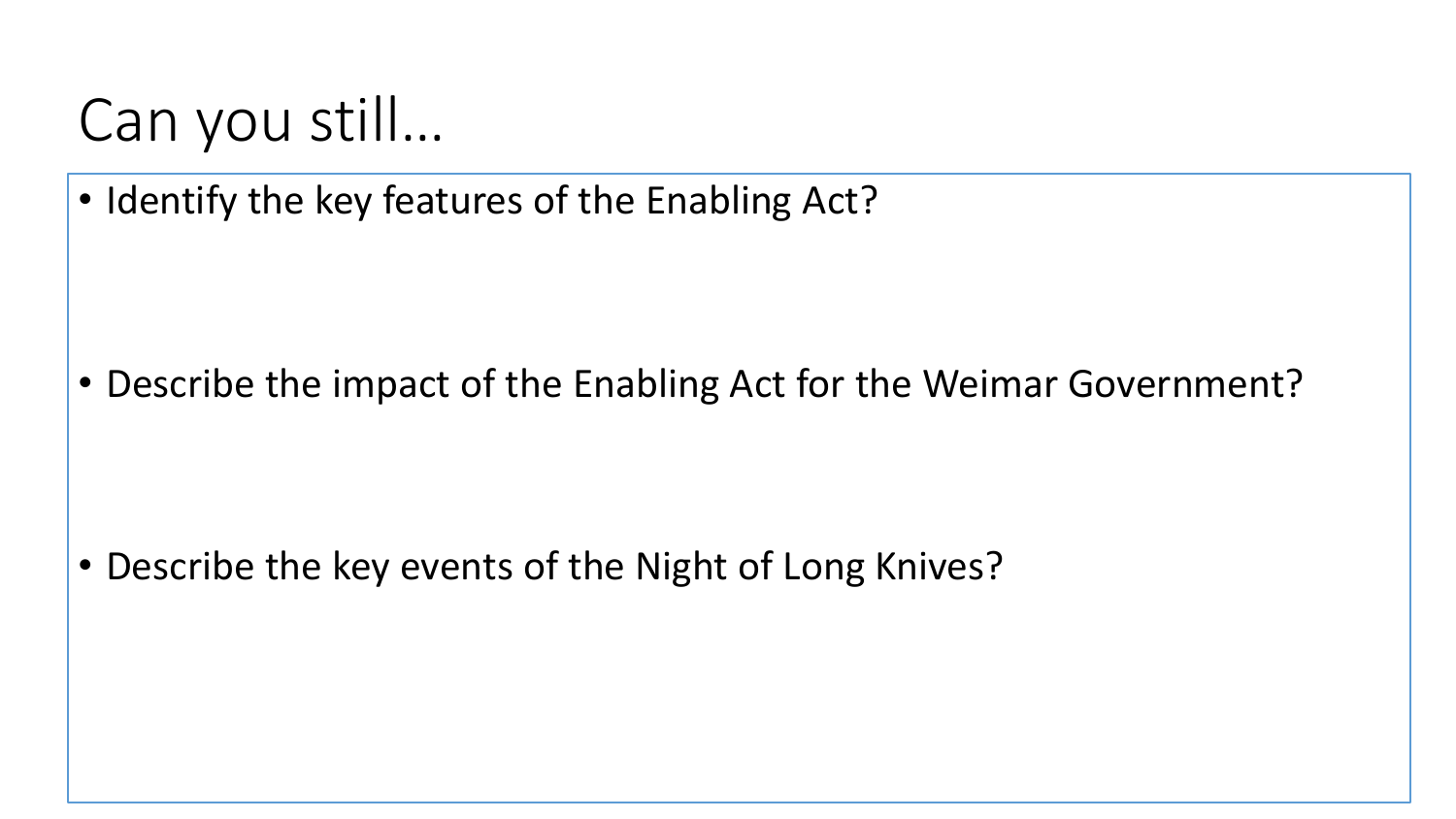• Identify the consequences of the Night of Long Knives?

• List the key events of the August 1934?

• Describe the position of Germany by the end of August 1934?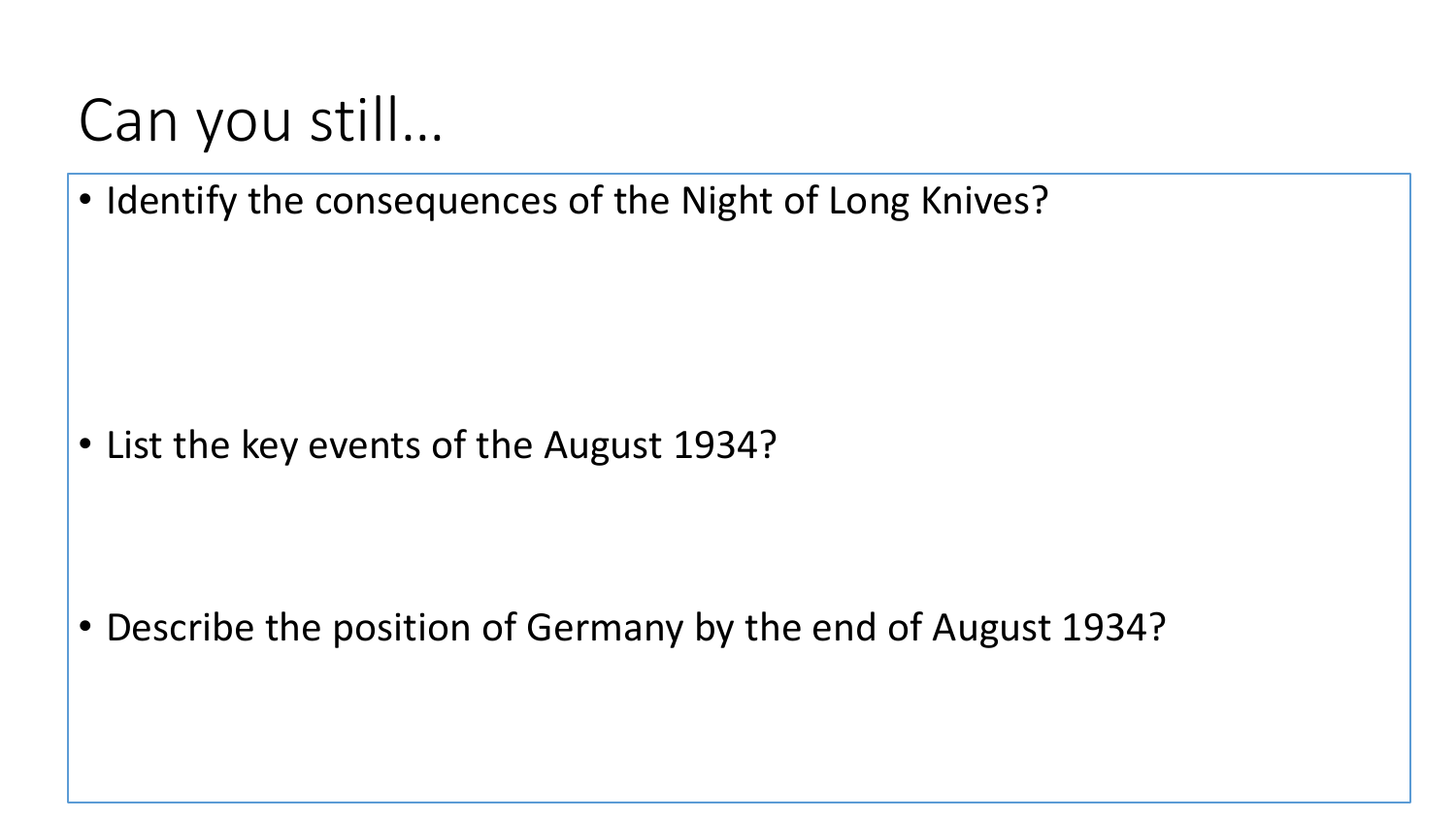• Identify the main aims / demands of Hitler once he was in power?

• Identify the methods used to reduce unemployment?

• Describe how unemployment figures were manipulated?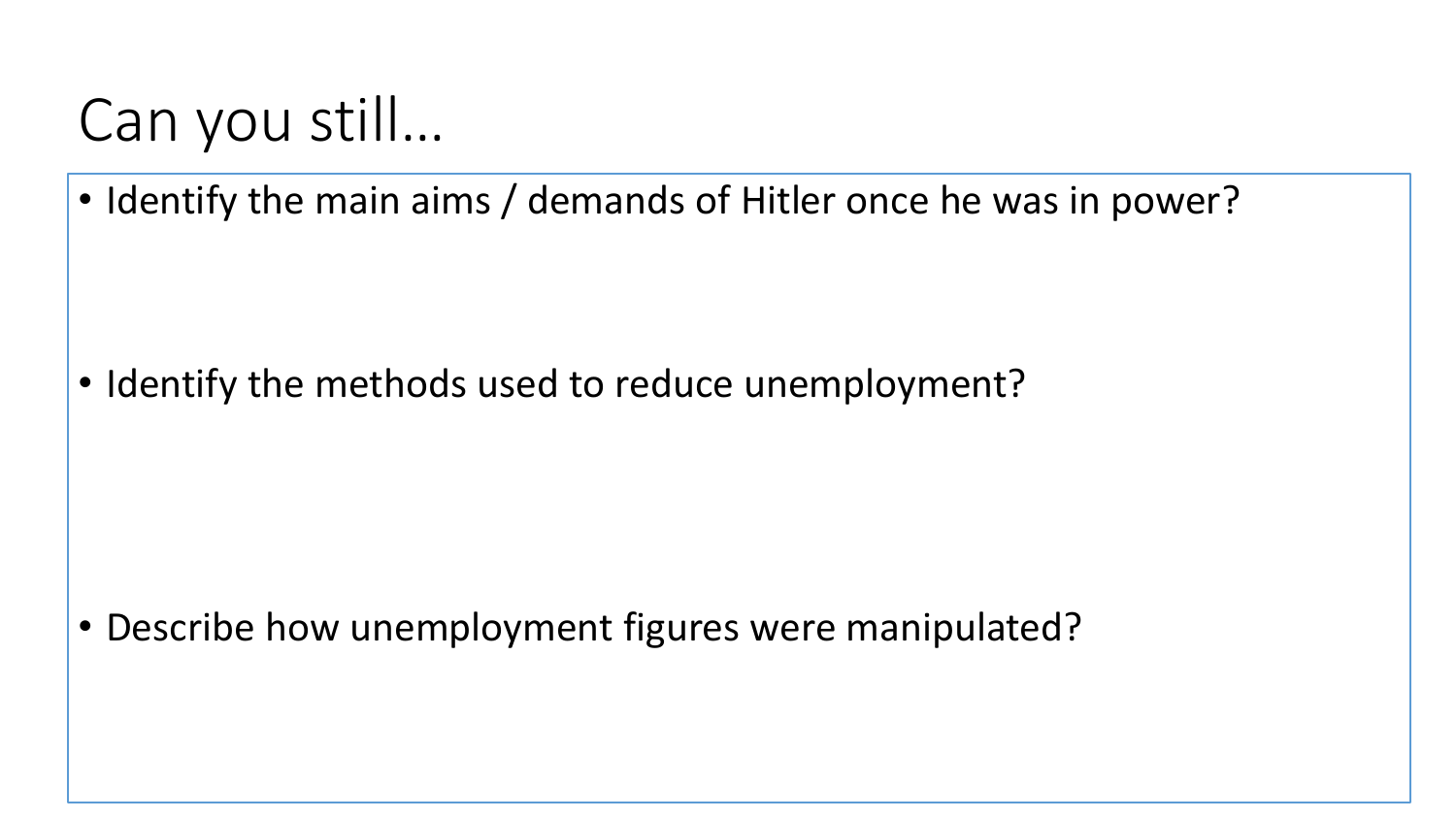• Describe the key features of 'Beauty of Labour'?

• Describe the key features of 'Strength through Joy' (KdF)?

• Describe the Volkswagen scheme?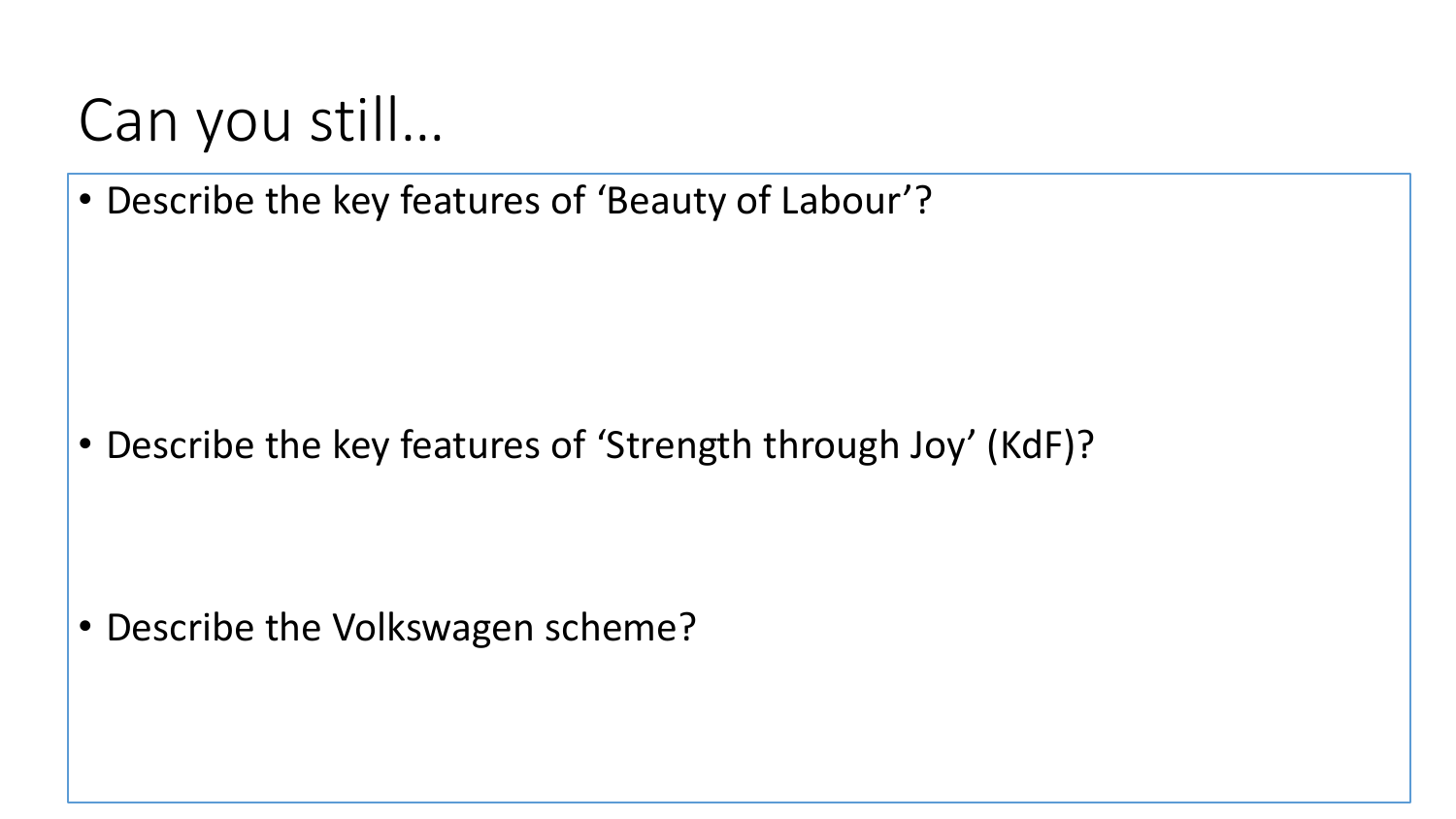• Identify the 3Ks?

• Describe the benefits given to married women who became mothers?

• Describe how plans for war changed the ideals on women working?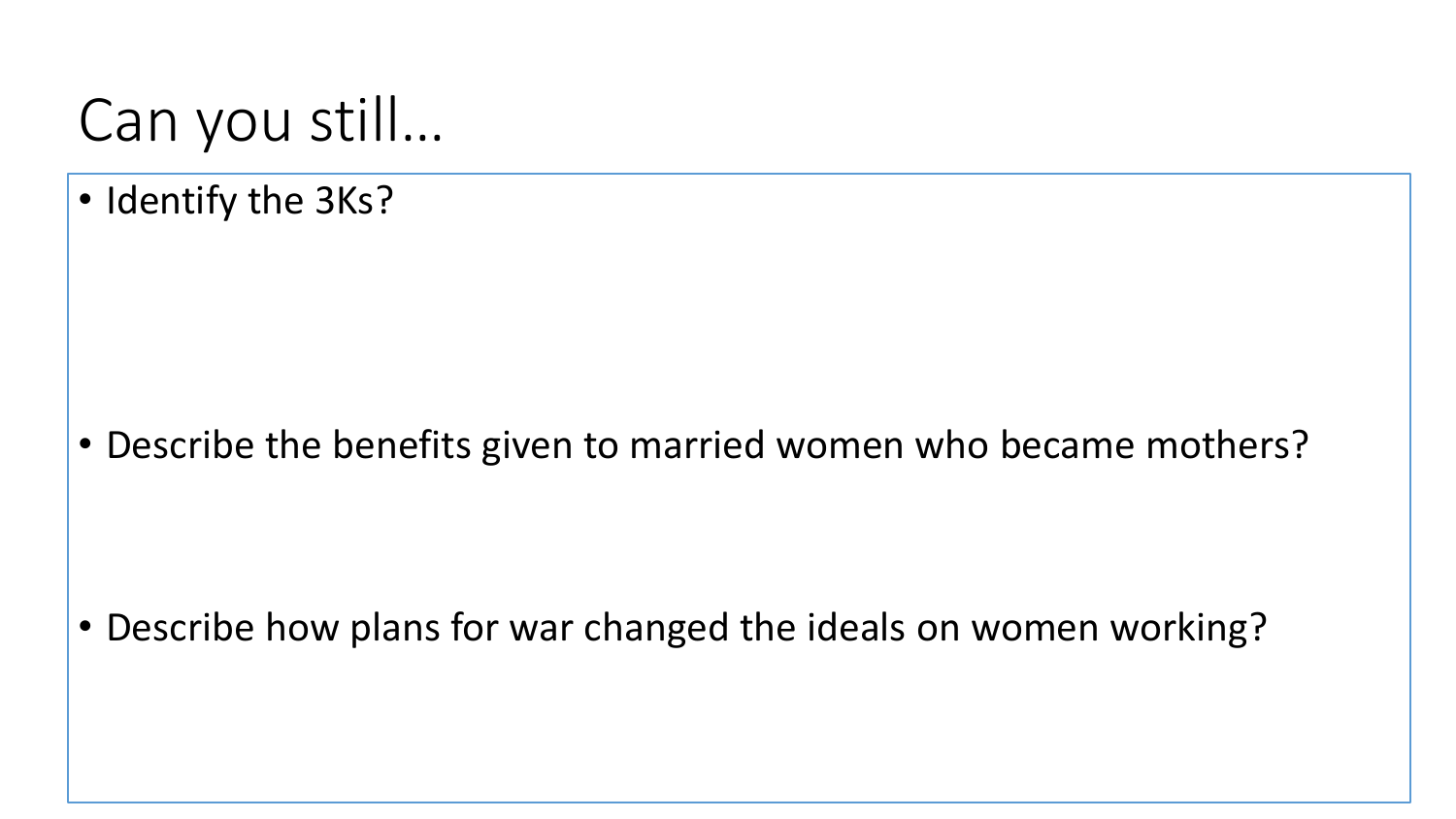• Identify 3 ways that schools and education changed under Hitler and the Nazis?

• Describe how schools fit into wider Nazi aims?

• Identify key features of the Hitler Youth (include: boys and girls)?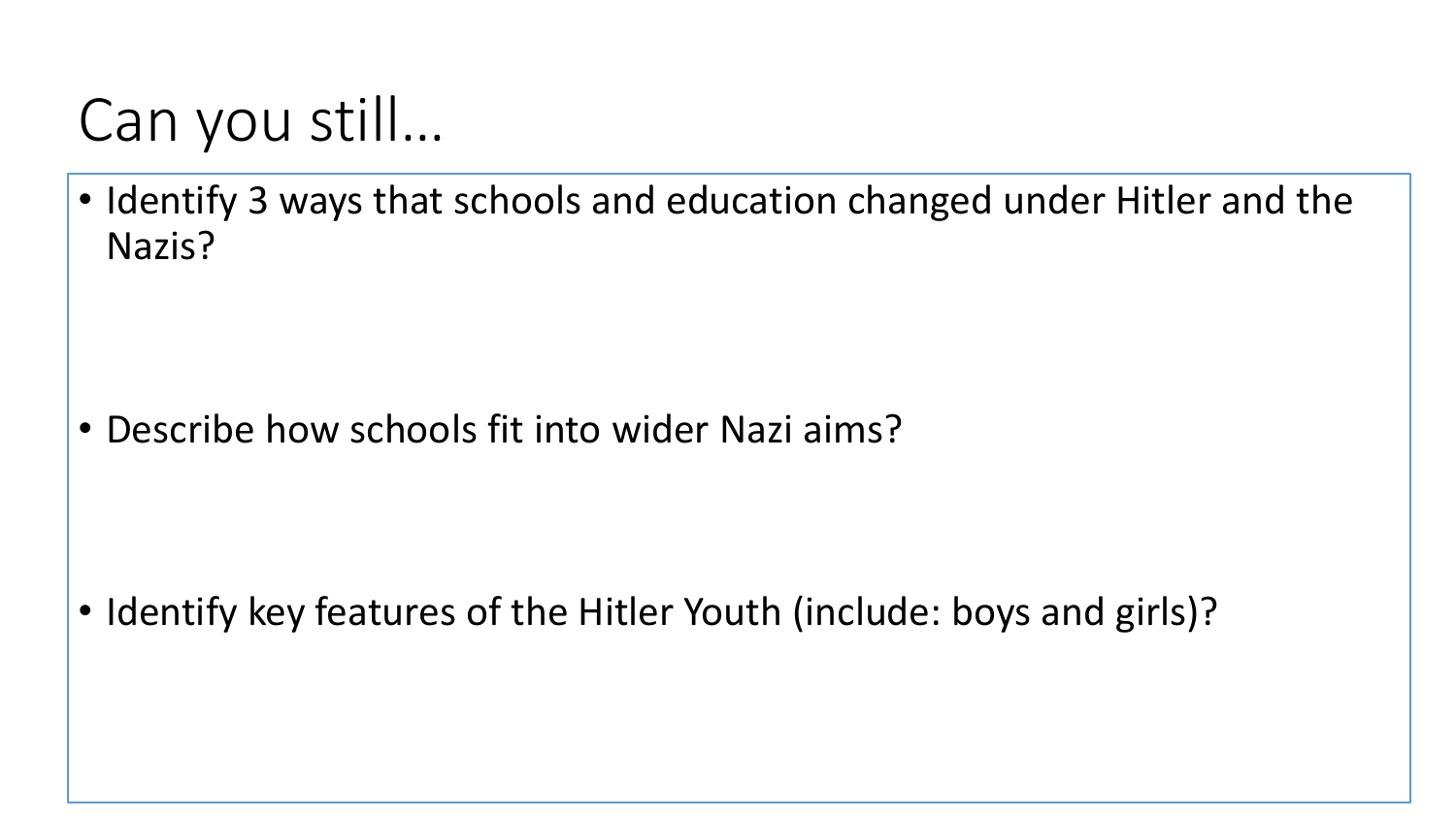• Give the year of the Nuremberg Laws?

• Identify the 2 main elements of the Nuremberg Laws?

• List a range of policies against Jews in Germany?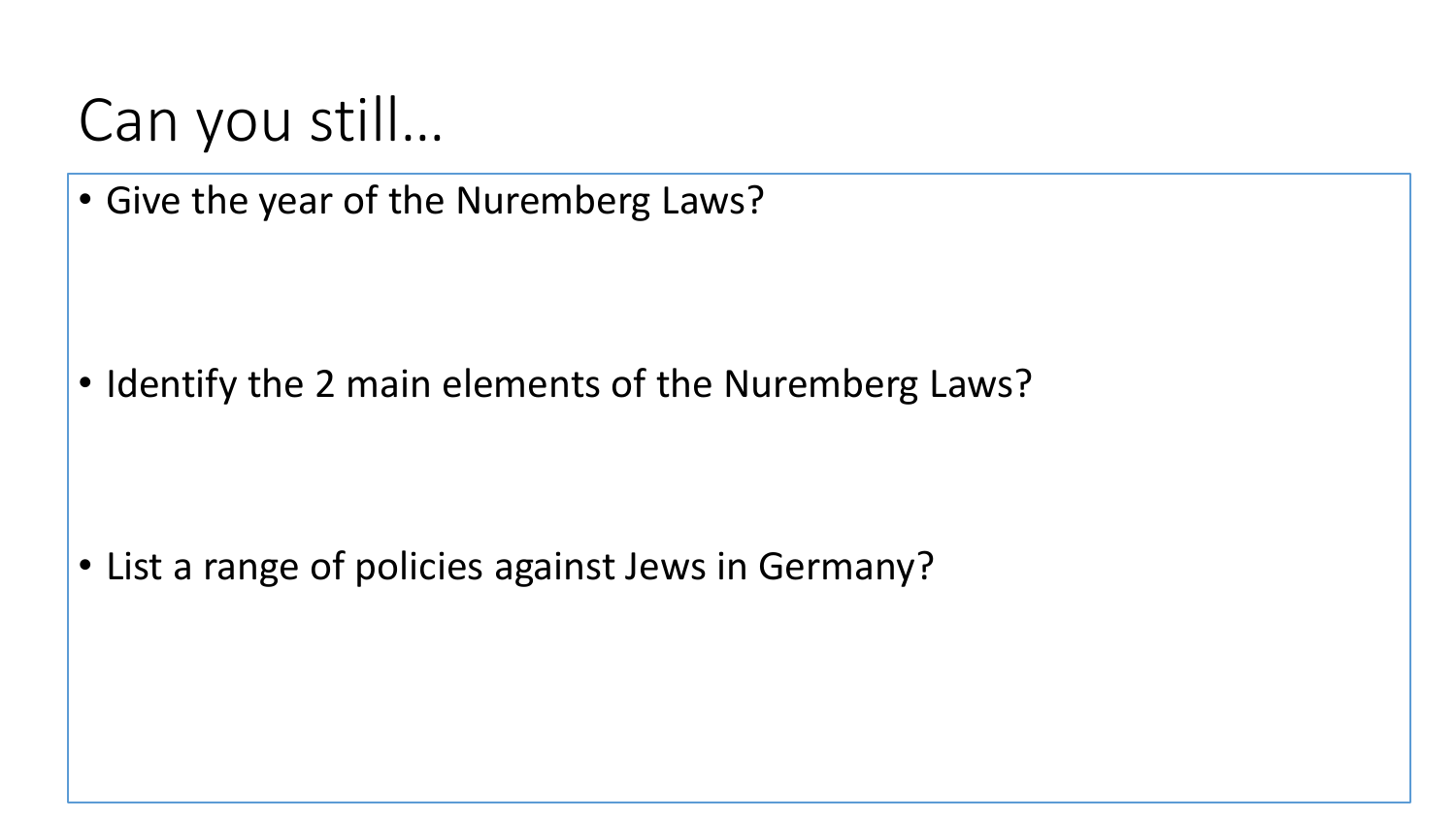• Describe the historical context of Kristallnacht?

• Describe the key events of Kristallnacht?

• Identify the consequences of Kristallnacht for the Jewish community?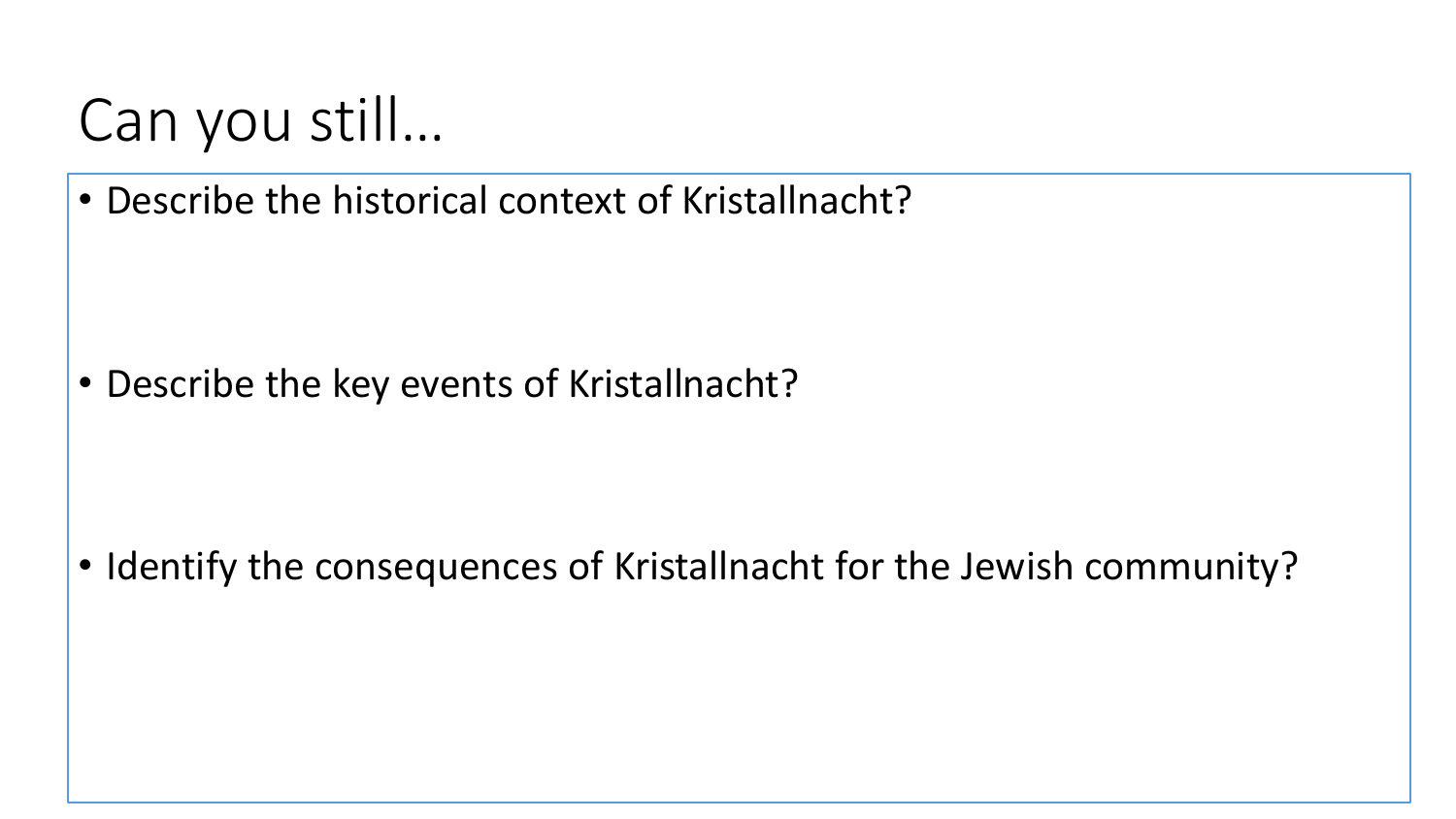• Identify the function of the Gestapo and the SS?

• Name the first concentration camp and describe the initial purpose of concentration camps generally?

• Identify key features of the Peoples' Court?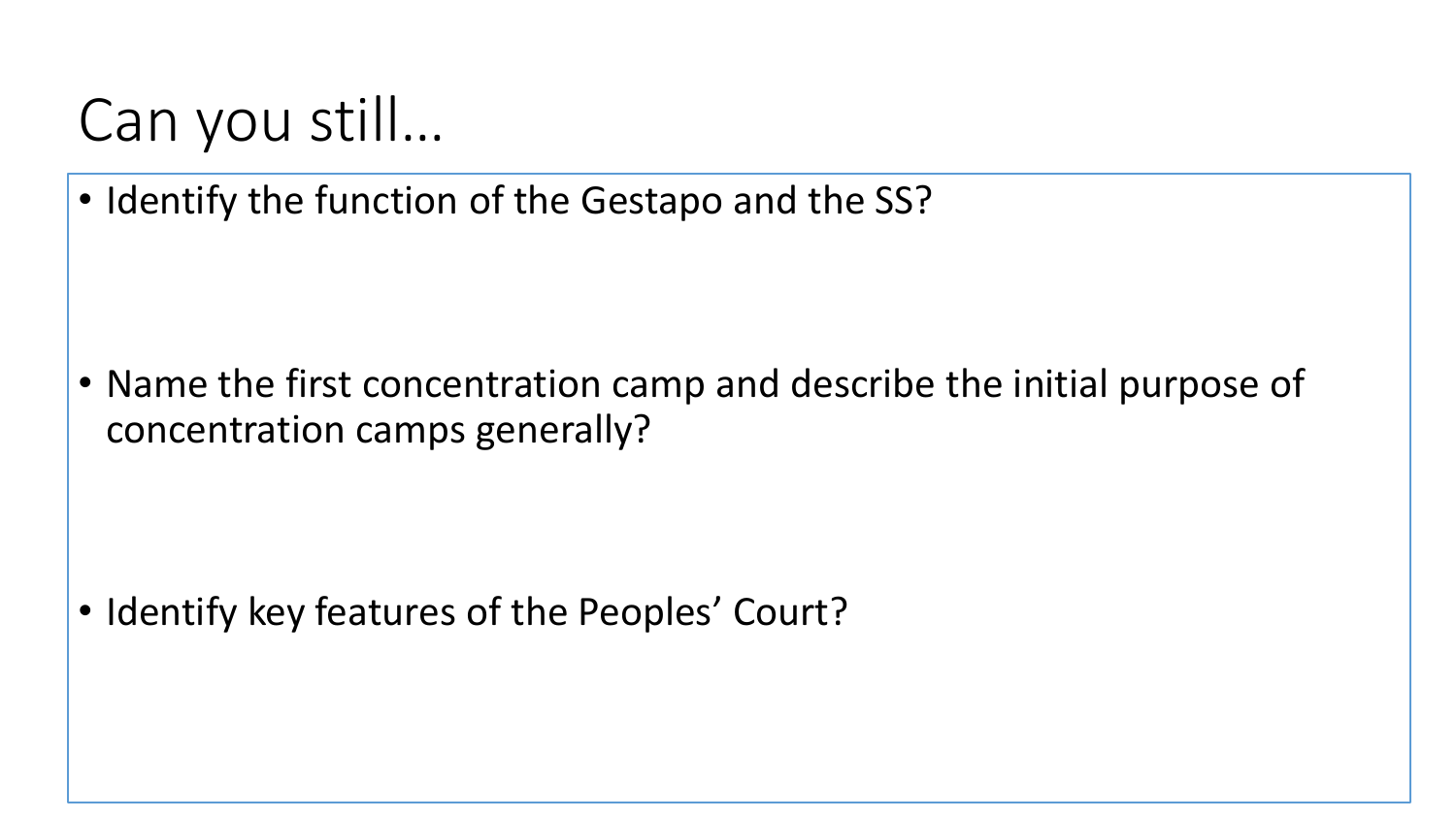• Name the Reich Minister for Public Enlightenment and Propaganda?

• Identify 3 methods of propaganda used by the Nazis?

• Identify how effective propaganda worked?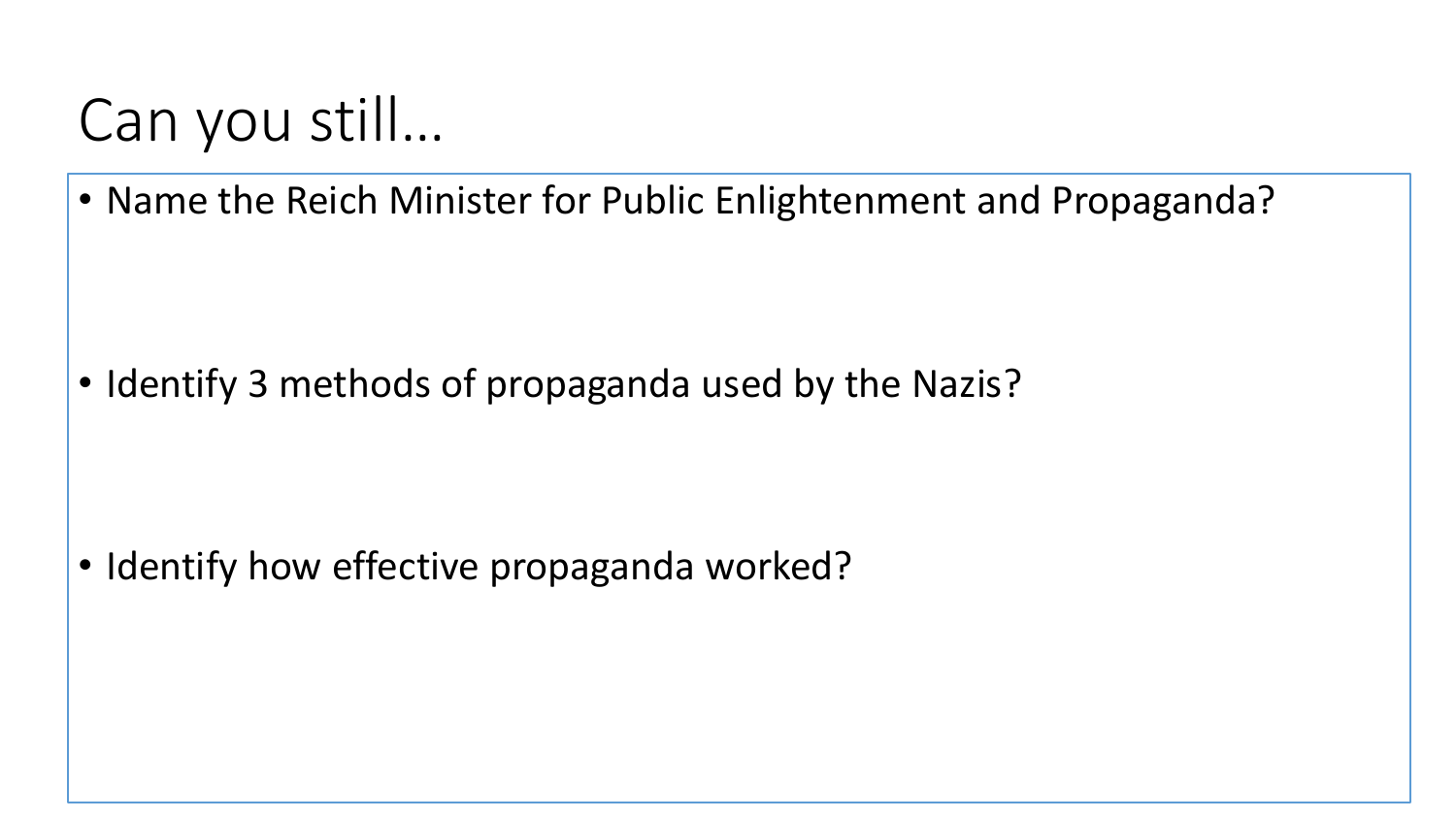• Identify what could happen to newspaper editors who failed to comply with Nazi messages?

• Identify other mediums that the Nazis censored?

• Identify the key themes that were expected in art in Nazi Germany?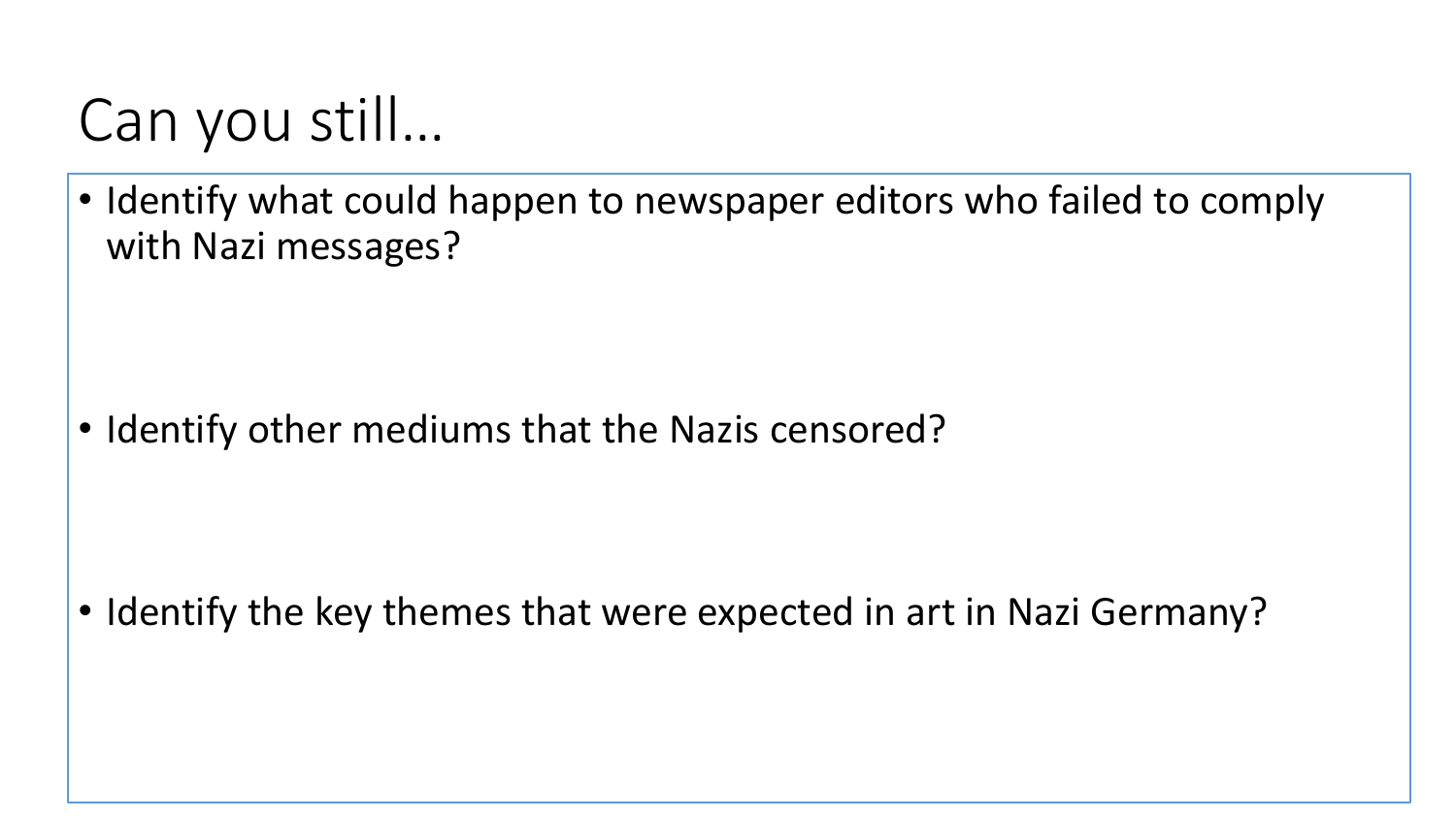• Identify the aims of Hitler's foreign policy?

• Define 'lebensraum'?

• Identify Hitler's early foreign policy actions (1933-35)?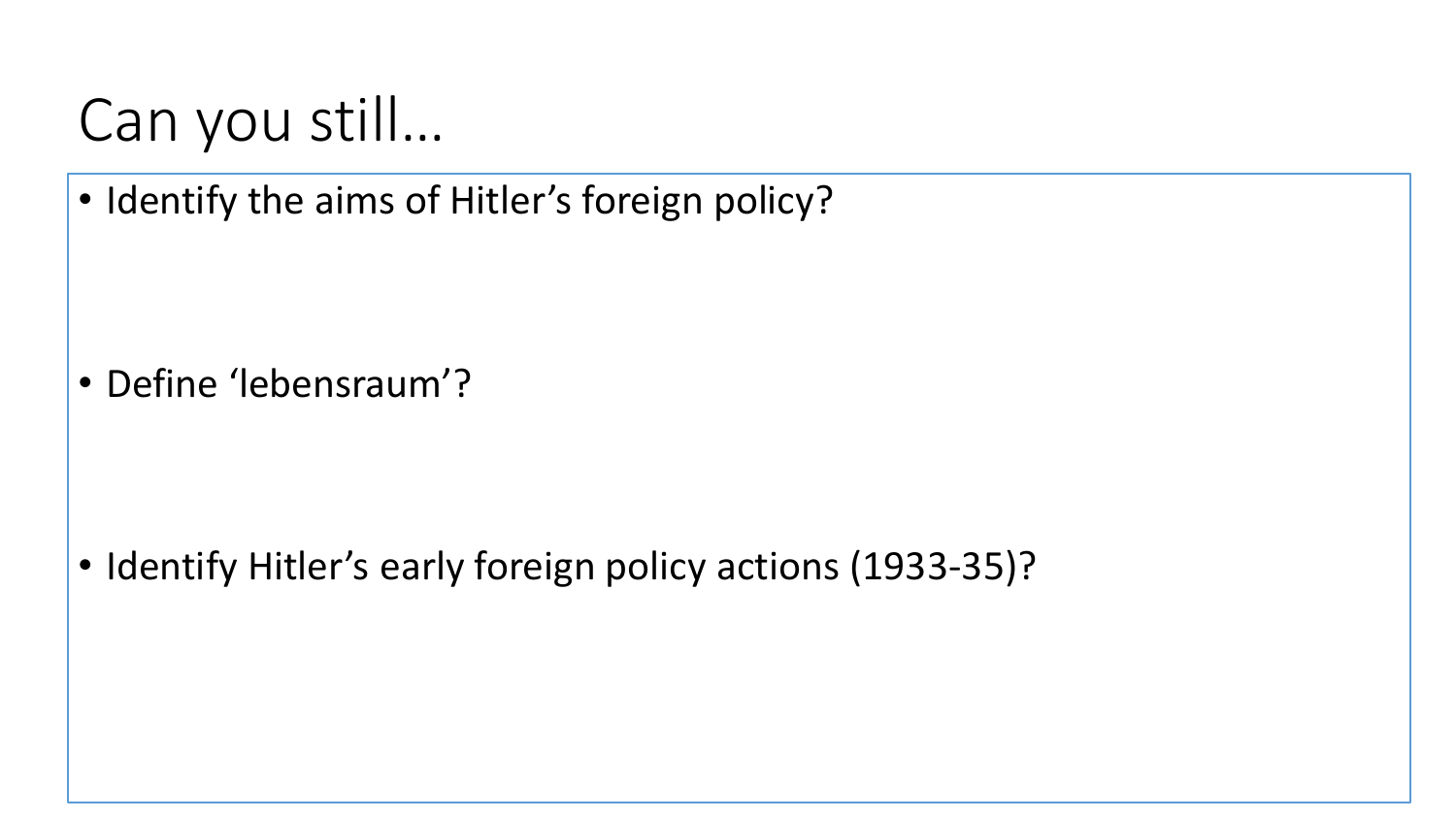• Describe the main events surrounding the Nazi march into the Rhineland?

• Identify the key consequences of Hitler taking the Rhineland?

• Describe the Anschluss?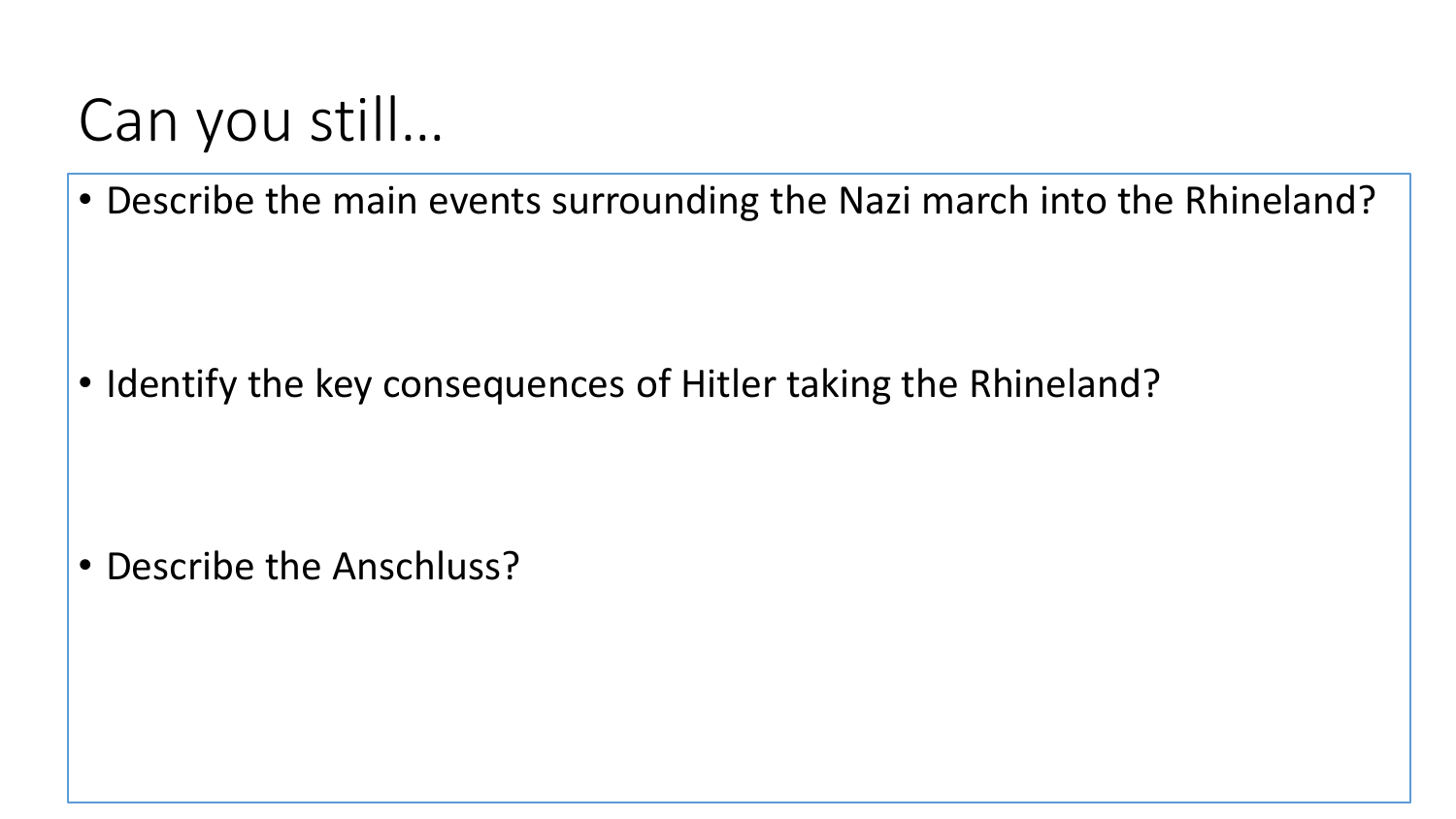• Identify the response of Britain and France to Hitler's foreign policy?

• Identify the impact this had on Hitler?

• Describe events in the Sudetenland?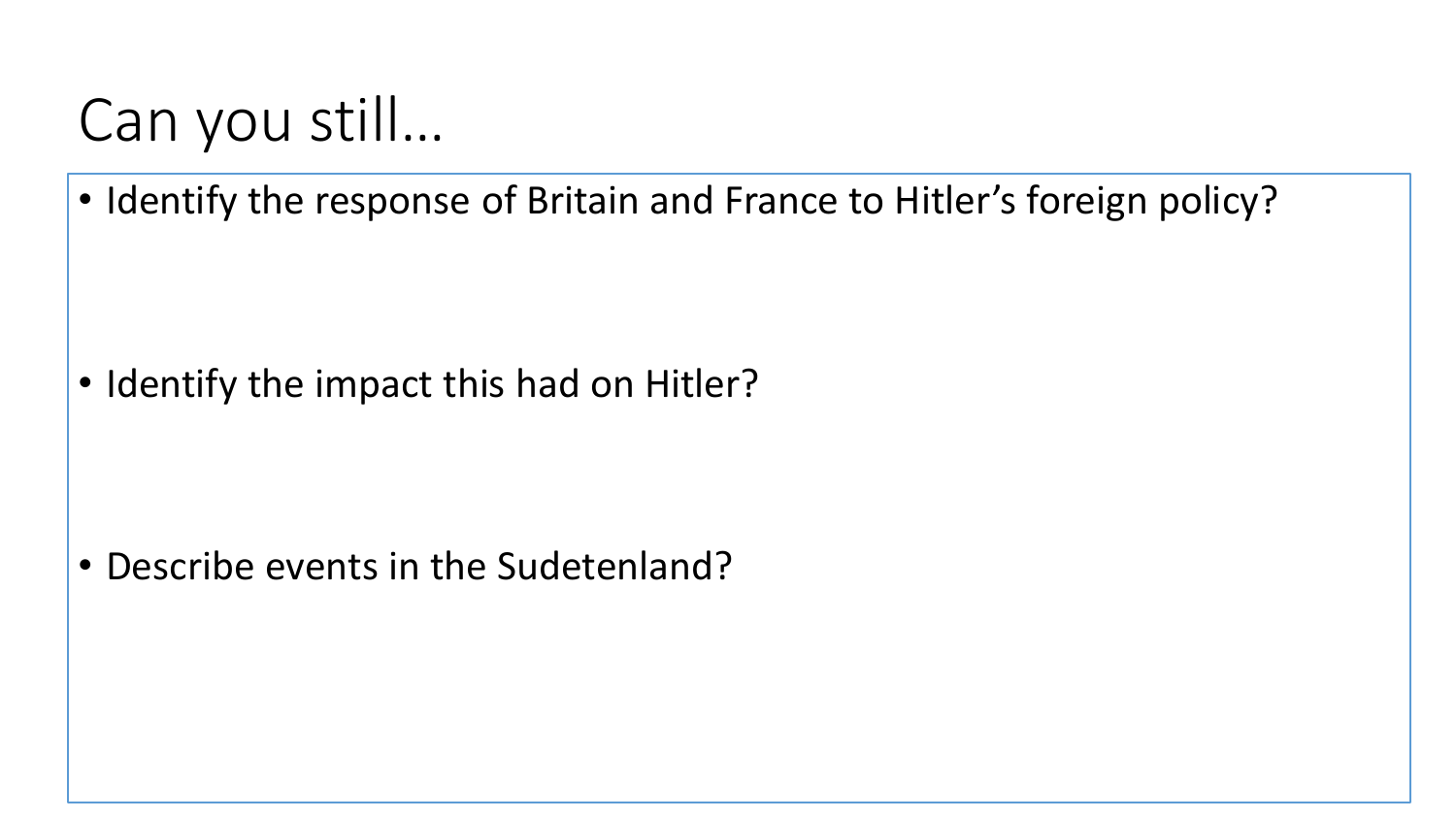• Identify the key terms / info re: the Munich Agreement?

• Describe how Hitler had broken the Munich Agreement within weeks?

• Describe the Nazi-Soviet Pact?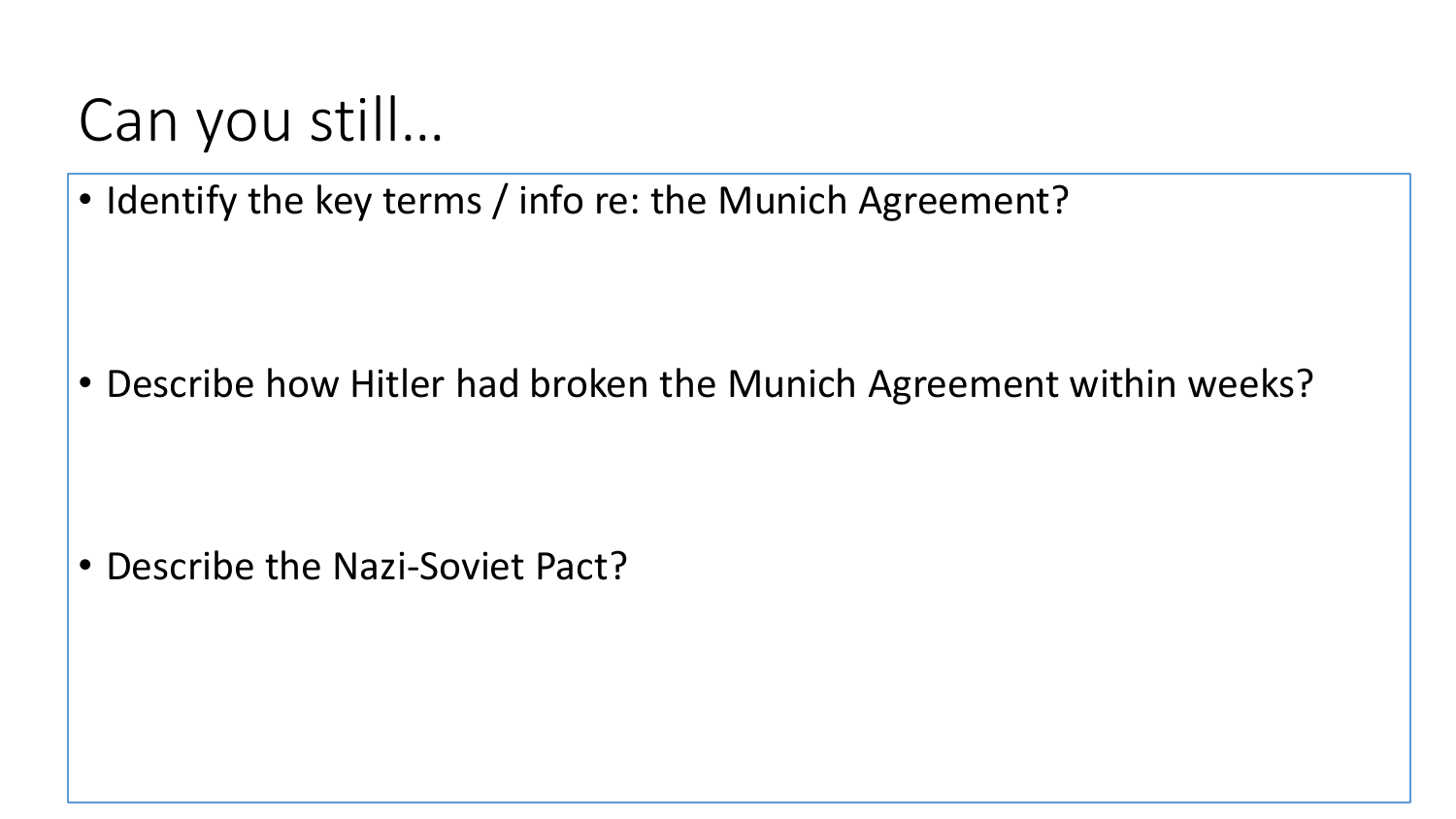• Identify events key events for the following dates? There might be more than one event…

 $1918 =$ 

 $1919 =$ 

 $1920 =$ 

 $1923 =$ 

 $1929 =$ 

 $1932 =$ 

 $1933 =$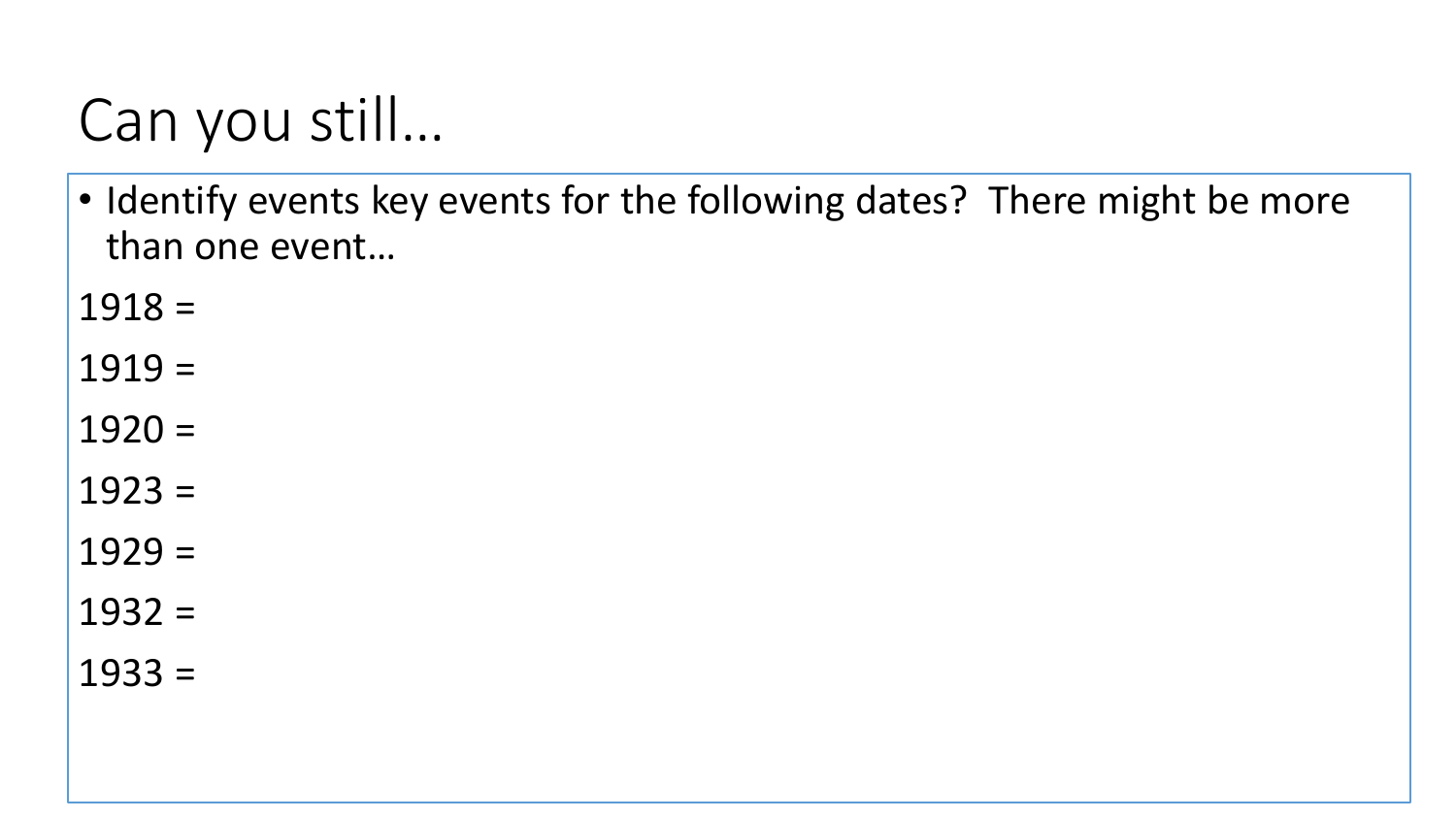• Identify events key events for the following dates? There might be more than one event…

 $1933 =$ 

 $1934 =$ 

 $1935 =$ 

 $1936 =$ 

 $1938 =$ 

 $1939 =$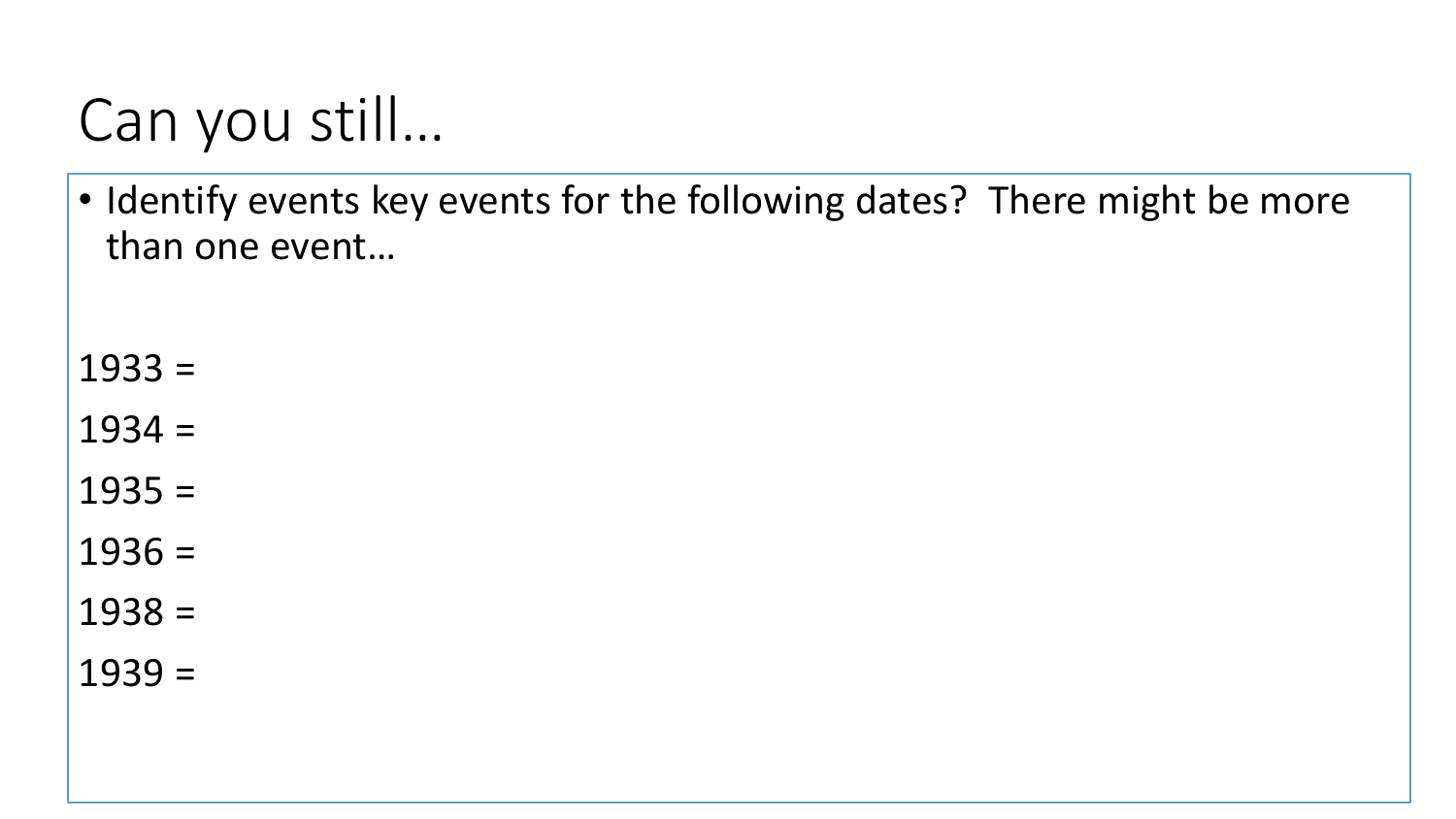• Define these key terms?

Weimar government =

Treaty of Versailles =

Reparations =

Article 48 =

Putsch =

Hyperinflation =

Great Depression =

Propaganda =

Political extremism =